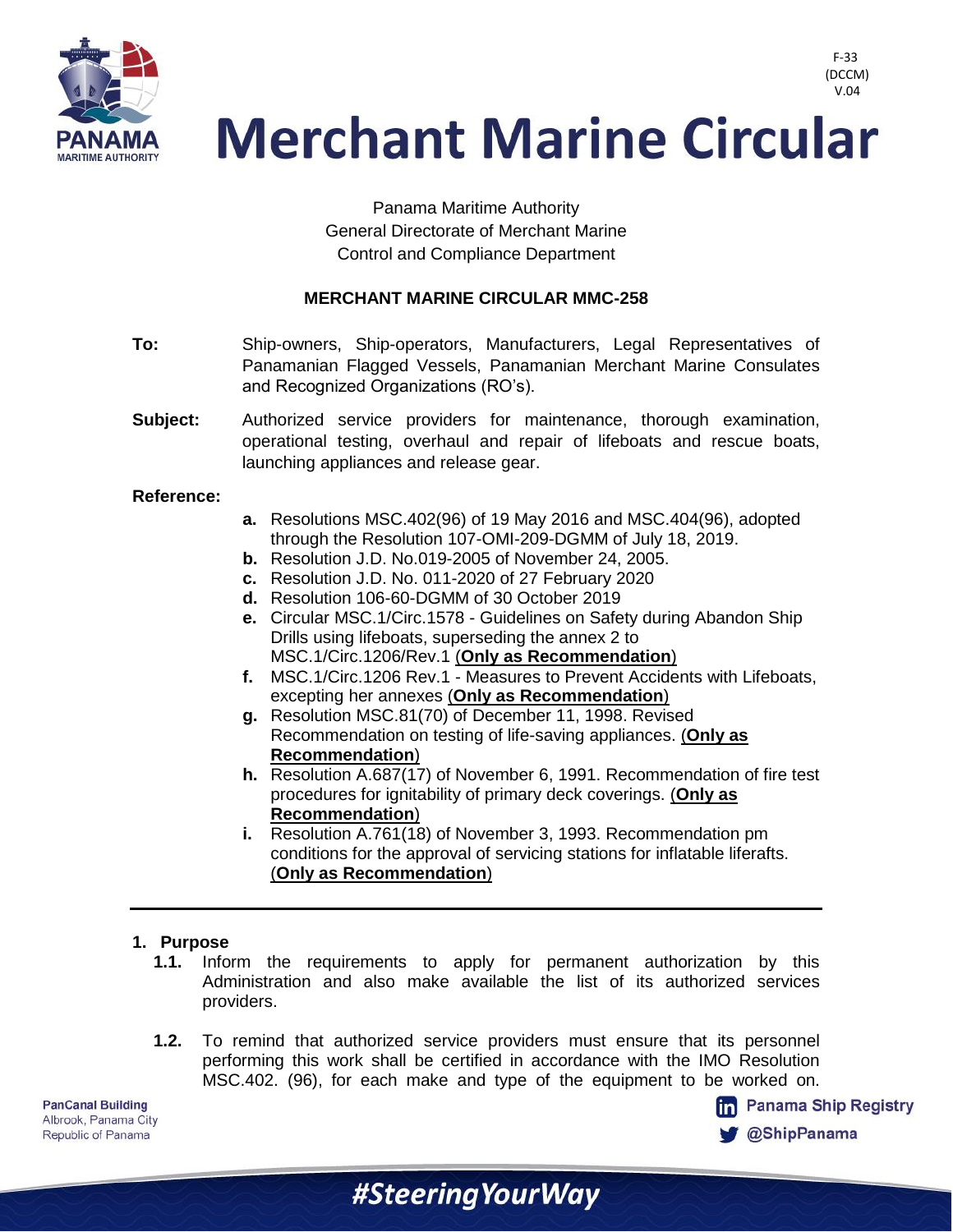

Therefore, makes and types of equipment, activities and the expiry date must be clearly written on the certificate issued to each of these personnel.

**1.3.** As well as to remind Companies (as defined in SOLAS regulation IX/1.2.) to ensure that maintenance, thorough examination, operational testing, overhaul and repair on board its ships is conducted in accordance with these Requirements and SOLAS regulation III/20. The Company shall establish and implement health, safety and environment (HSE) procedures covering all activities set out in these Requirements.

#### **2. Background**

- **2.1.** Considering the adoption of the IMO Resolutions MSC. 404(96) of 19 May 2016, amendments to regulations III/3 "Definitions" and III/20 "Operational readiness, maintenance and inspections" to the International Convention for the Safety of Life at Sea, 1974, as amended, and Resolution MSC.402 (96) of 19 May 2016 "Requirements for Maintenance, thorough Examination, Operational Testing, Overhaul and Repair of Lifeboats and Rescue Boats, Launching Appliances and Release Gear" that will take effect on the 1st of January 2020, and subsequently adopted by this Administration through the Resolution No. 107-OMI-209-DGMM of 18 July 2019.
	- **2.2.** Mainly based on amendment to regulation 3 where the term "Requirement for maintenance thorough examination, operational testing, overhaul and repair of lifeboats and rescue boats, launching appliance and release gear" is defined, to refer to the Resolution MSC.402 (96) as "the requirements", to be followed by the service providers to perform this work.
	- **2.3.** Taking into account also that this Resolution MSC.402 (96) revokes annex 1 to MSC.1/Circ.1206/Rev.1 and as well as the IMO guidelines content in the MSC.1/Circ.1578 of 19 June 2017 "Guidelines on Safety during Abandon Ship Drills using Lifeboats" which supersedes the annex 2 to MSC.1/Circ.1206/Rev.1.
	- **2.4.** Bearing in mind upon the entry into force of "Requirements for Maintenance, thorough Examination, Operational Testing, Overhaul and Repair of Lifeboats and Rescue Boats, Launching Appliances and Release Gear", the Interim recommendation on conditions for authorization of service providers for lifeboats, launching appliances and on-load release gear, content in MSC.1/Circ.1277, is no longer considered to be use.

#### **3. Application**

**3.1.** For the purpose of this merchant marine circular application we would like to clarify the following terms:

#Steering Your Way

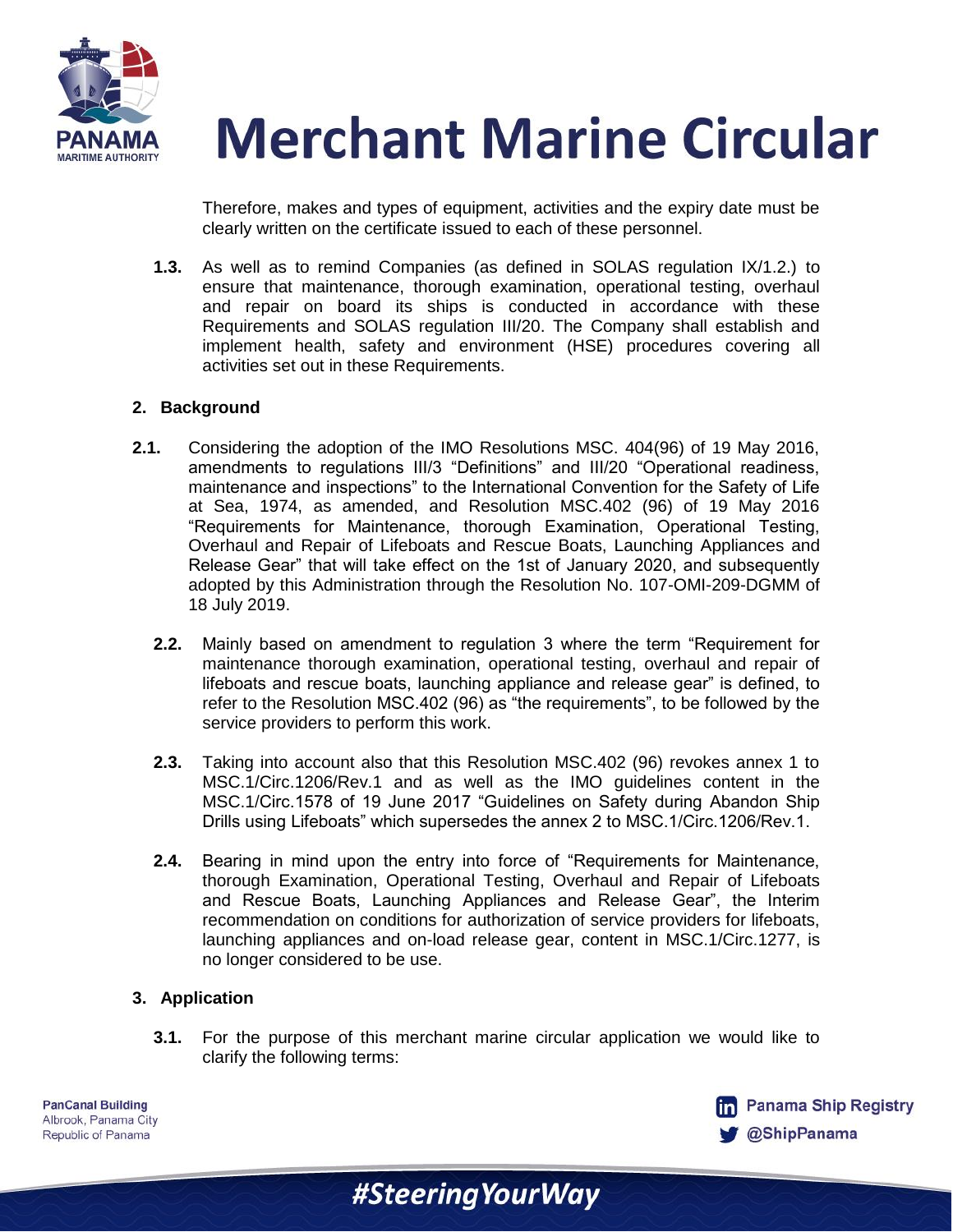

- **3.1.1.** Service suppliers: means those firms providing services on behalf of the owner of a ship or a mobile offshore drilling unit, and the results of which are used by the RO in making decisions affecting the statutory certification and services, according to RO Code - Res.MSC.349 (92) point 5.9.2.
- **3.1.2.** Authorized service provider: means an entity authorized by the Administration, according to the Resolution MSC.402 (96).
- **3.1.3.** Manufacturer: means the original equipment manufacturer or any entity which has taken legal and legitimate responsibilities for equipment when the original equipment manufacturer no longer exists or supports the equipment, according to the Resolution MSC. 402 (96).
- **3.2.** Companies interested in obtain authorization by Panama Maritime Authority as Service Providers to perform the annual and five-year thorough examination, operational testing, repair and overhaul of lifeboats (including free-fall lifeboats), rescue boats and fast rescue boats and launching appliance and on-load and offload release gear (including primary and secondary means of launching appliances for free-fall lifeboats), rescue boats, fast rescue boats and davit launched liferafts, shall comply with section 4 and 5 of this Circular in order to evaluate its compliance. These requirements are equally applied to manufactures when they are acting as authorized service providers.
- **3.3.** From the 1st of January 2020 the annual and five-year thorough examination, operational testing, repair and overhaul of lifeboats (including free-fall lifeboats), rescue boats and fast rescue boats and launching appliance and on-load and offload release gear (including primary and secondary means of launching appliances for free-fall lifeboats), rescue boats, fast rescue boats and davit launched liferafts, shall be conducted by Administration's authorized service providers.
- **4. Requirements for Approval as Authorized Service Providers for lifeboats, rescue boats and fast rescue boats, launching appliance and on-load and off-load release gear, and davit launched life rafts:**
	- **4.1.** The following requirements shall be fulfilled in order to apply for Panama flag Authorization as Service Provider:
		- **a)** List of employment and documentation of personnel certified in accordance with a recognized national, international, or industry-standard as applicable, or a manufacturer's established certification programme (For each of the listed personnel, the Service Provider shall submit the correspondent certification issued by the manufacturer or authorized service provider for each make and type of the equipment to be worked on (including specification on level of qualification and scope of certification). In either

#Steering Your Way

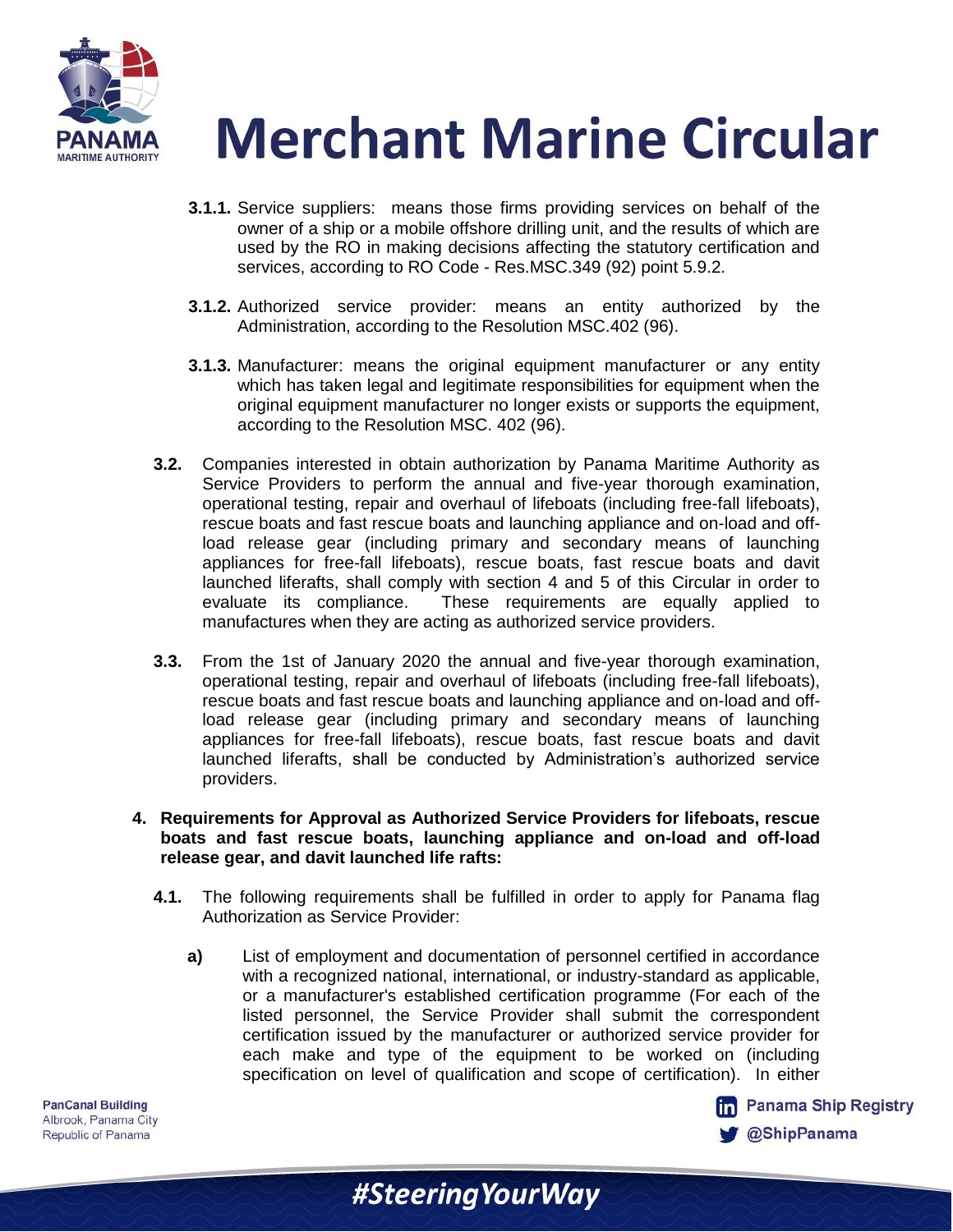

case, the certification programmed on which the certification is based shall comply with section 8 of the Resolution MSC. 402(96).

- **b)** Copy of Company's valid Quality Management System Certificate (QMSC) or a Certificate of Approval of Service Suppliers issued by IACS members, certifying that documents and system are complying the minimum following aspects:
	- **1.** code of conduct for personnel involved in the relevant activity;
	- **2.** maintenance and calibration of measuring tools and gauges;
	- **3.** supervision and verification to ensure compliance with operational procedures, including:
		- **3.1.** availability of sufficient tools, and in particular any specialized tools specified in the manufacturer's instructions, including portable tools as needed for work to be carried out on board ship;
		- **3.2.** access to appropriate parts and accessories as specified for maintenance and repair;
		- **3.3.** availability of the manufacturer's instructions for repair work involving disassembly or adjustment of on-load release mechanisms and davit winches;
		- **3.4.** certification of personnel according to section 8 of Resolution MSC.402 (96), for each make and type;
	- **4.** recording and reporting of information;
	- **5.** job preparation; and
	- **6.** periodic review of work process procedures, complaints, corrective actions and issuance, maintenance, and control of documents.

Note: In case the above-required certificate does not describe the scope of work above indicated, a letter issued by the Certifying body or IACS shall be submitted stating that all of these aspects have been covered appropriately during its audits. The QMSC must be based on the most current version of the ISO 9000 series.

- **c)** Home Country Company Registry Certificate (in case of new Services Providers applications and new branches).
- **4.2.** New applications (New Service Providers and/or branches not previously approved) the requirements above indicated shall be submitted through a Panamanian legal representative (application shall be submitted through a memorial form addressed to General Directorate of Merchant Marine), documents shall be dropped in at the Resolutions and Inquiries Department of the General Directorate of Merchant Marine.
- **4.3.** Evaluation fee of US\$ 1000.00 (payment receipt) (set by Resolution No. 106-60- DGMM, dated October 30, 2019, and applicable from November 19, 2019). Payment (\*) should be made to SEGUMAR "PANAMA MARITIME AUTHORITY" Payment () should be made to exercise and the Panama Maritime Authority<br>or Certified Check in case of payments made in Panama Maritime Authority

**@ShipPanama**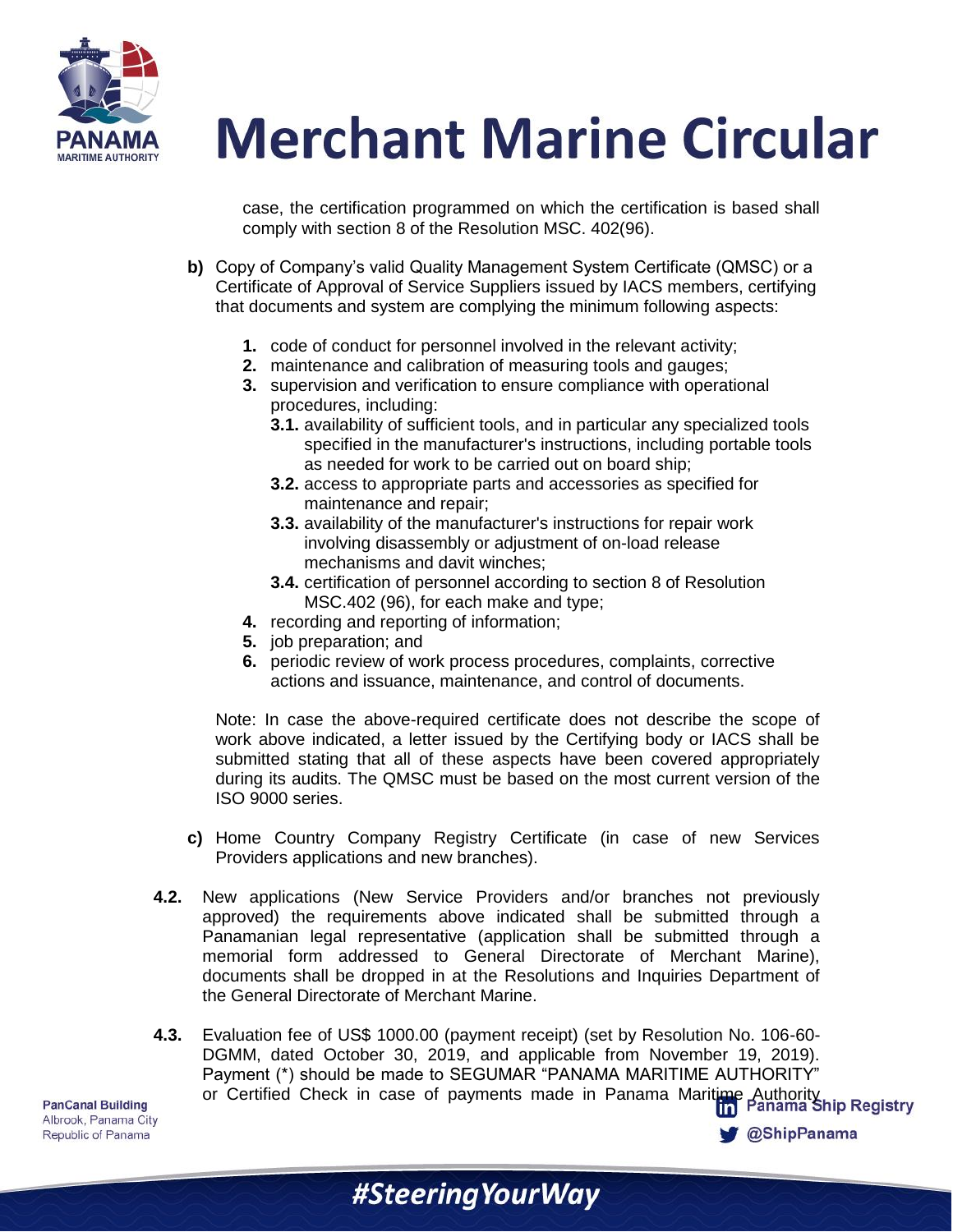

central Office. Applicable fee in case of renewals is US\$ 750.00. These fees are covering the issuance of the Certificate of Approval as Authorized Service Provider issued by this Administration (valid for three years). (\*) Payment details are as follows:

#### BANK NAME: BANK OF AMERICA BANK ADDRESS: 730 15TH. ST., NW 7TH.FL. WASHINGTON DC. 20005 BANK ABA & SWIFT CODE: 026009593/BOFAUS3N ACCOUNT NAME: PANAMA MARITIME AUTHORITY ACCOUNT NUMBER: 226005679320

In addition to the regular cost of the application, we are asking our customers to cover the amount of US\$50.00 as the fee for international wire transfer in order to avoid receiving incomplete payments.

**Note**: In case of Service Providers having different branches in different locations, this Administration may accept one Quality Management System Certification or IACS Certificate of Approval provided that branches are listed in; however, each branch will require an individual certificate by this Administration.

#### **5. Criteria to obtain authorization from the Panama Administration as authorized service provider:**

- **5.1.** In addition to the above-listed documents, Service Providers located in The Republic of Panama, when applying to obtain authorization or continue to be approved could be subject to audits carried out by this Administration, local requirements in accordance to Panamanian Laws in force will apply.
- **5.2.** Evaluating process of new applications for Service Providers, are conducted by the Merchant Marine Technical Assessment Board, and through examination of all documents listed in section 4 above.
- **5.3.** In order to ascertain continuity of the good performance of the authorized Service Provider, the Administration reserves its rights to order or carry out audits to local or international authorized Service Providers in any case; as well as to withdrawn the approval in case of non-compliance.

### **6. List of Service providers**

**6.1.** As its required by Resolution MSC.402(96), to ensure that information regarding authorized service providers for lifeboats (including free-fall lifeboats), rescue boats and fast rescue boats; and launching appliances and on-load and off-load release gear for lifeboats (including primary and secondary means of launching appliances for free-fall lifeboats), rescue boats, fast rescue boats and davit launched life rafts is made available to mariners, this Administration informs the

#Steering Your Way

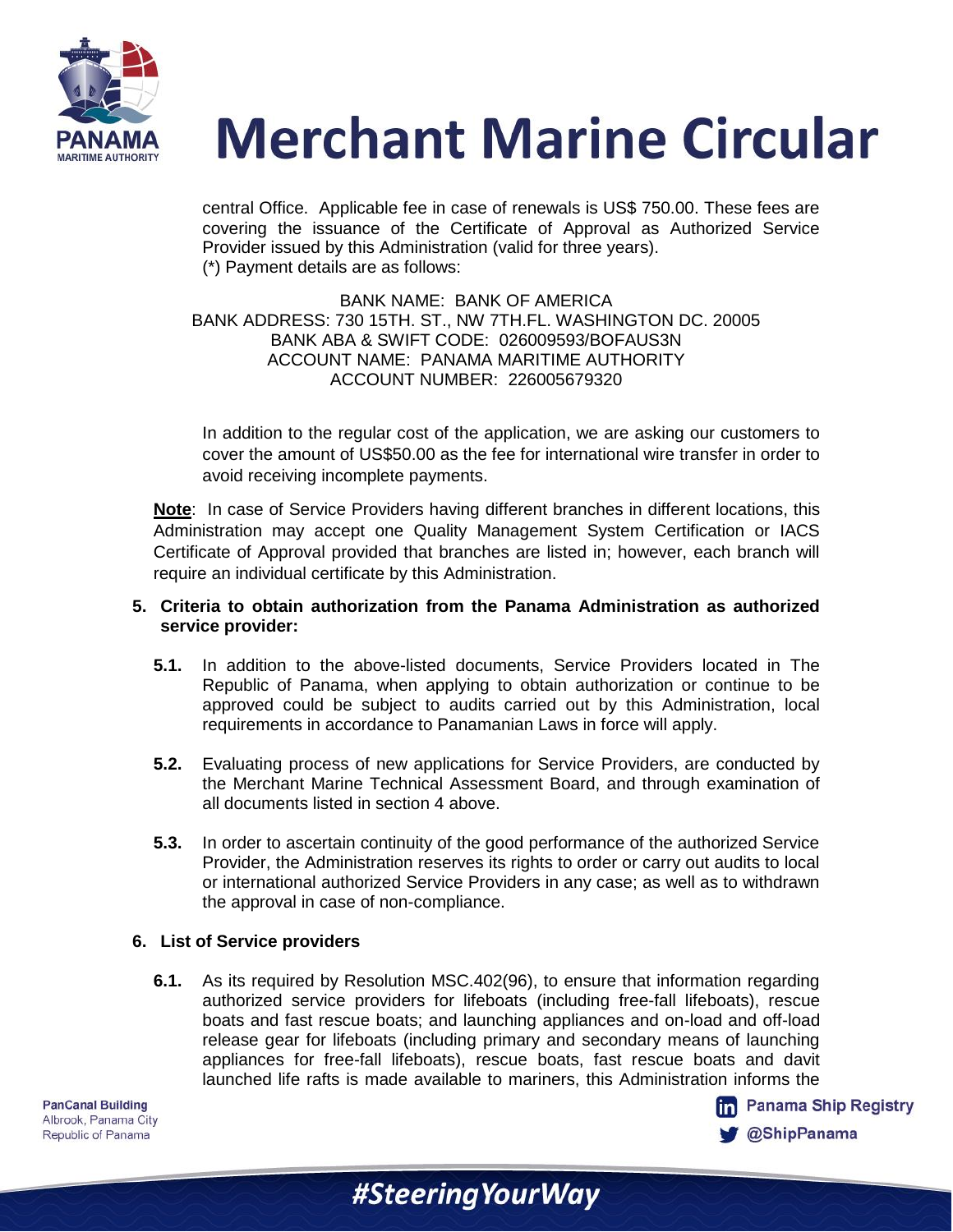

current authorized Service providers to perform works on board Panama flag vessels:

| <b>Service Provider Name</b>                                                                             | Location                               | <b>Approval Expiry</b><br>date                  |
|----------------------------------------------------------------------------------------------------------|----------------------------------------|-------------------------------------------------|
| 1. A & M SEGURIDAD Y SUPERVIVENCIA EN EL<br>MAR S.A.C.                                                   | Callao, Perú                           | Jun 5, 2023                                     |
| 2. A S MOLOOBHOY PRIVATE LIMITED                                                                         | Maharashtra, India                     | Mar 10, 2024                                    |
| 3. AARON MARINE OFFSHORE AUSTRALIA PTY.<br>LTD.                                                          | Queensland, Australia                  | Aug 19, 2023                                    |
| 4. ABC MARINE ENTERPRISES, LLC.                                                                          | Texas, U.S.A.                          | Jan 27, 2023                                    |
| 5. ACEBI S.A.S                                                                                           | Vair Sur Loire, France                 | May 27, 2024                                    |
| 6. AIS MARINE & OFFSHORE PTY LTD.                                                                        | Brisbane, Australia                    | May 18, 2023                                    |
| 7. AL NAJM AL THAQIB CONTRACTING<br><b>COMPANY</b>                                                       | Jubail, Saudi Arabia                   | Jan 16, 2023                                    |
| 8. AL SAFINA SECURITY SERVICES LTD.                                                                      | Larnaca, Cyprus                        | Apr 18, 2023                                    |
| 9. AL SAFWAN MARINE EQUIPMENT<br>MAINTANCE LLC.                                                          | Sharjah, U.A.E.                        | Jan 03, 2023                                    |
| 10. AL SEA-LAND ENGINEERING CO., LTD.                                                                    | Taiwan, P. R. of China                 | May 6, 2023                                     |
| 11. ALEX MARITIME SERVICE COMPANY (AMSCo)                                                                | Alexandria, Egypt                      | Mar 9, 2023                                     |
| 12. ALLIANCE SAFETY PTE LTD.                                                                             | Singapore                              | Dec 16, 2024                                    |
| 13. ALTANLAR YANGIN SÖNDÜRME GÜVENLİK<br>SİSTEMLERİ VE GEMİ İNŞAA BAKIM ONARIM<br>TİC. LTD. ŞTİ.         | Istanbul, Turkey                       | May 6, 2023                                     |
| 14. ARC SHIP MANAGEMENT & CHARTERING LLC                                                                 | Dubai, U.A.E.                          | Mar 30, 2023                                    |
| 15. ARMADA DELMAR SDN. BHD.                                                                              | Johor, Malaysia                        | Dec 18, 2024                                    |
| 16. ASTRO FIRE & SAFETY PTE LTD.                                                                         | Singapore                              | Jan 25, 2023                                    |
| 17. BALTIMORE MARINE SAFETY                                                                              | Baltimore, U.S.A.                      | Mar 30, 2023                                    |
| 18. BENEMAR S.A.                                                                                         | Piraeus, Greece                        | Feb 8, 2025                                     |
| 19. BERBEN MERCHANT INC.                                                                                 | Davao City,<br>Rep. of The Philippines | Jan 19, 2024                                    |
| 20. BESIKTAS MARIN YANGIN SONDURME<br>SISTEMLERI VE DENIZ GUVENLIK MALZEME<br>PAZ.BAKIM ONARIM LTD. STI. | Istanbul, turkey                       | Jun 9, 2023                                     |
| 21. BEYOND MARINE SAFETY PTE. LTD.                                                                       | Singapore                              | Dec 4, 2023                                     |
| 22. BG SAFE S.R.L.                                                                                       | Livorno, Italy                         | Feb 20, 2023                                    |
| 23. BIANCHI AND CECCHI SERVICE LLC.                                                                      | Miami Fl., U.S.A.                      | Jan 16, 2023                                    |
| 24. BNS CO.                                                                                              | Ulsan, Korea                           | Apr 27, 2023                                    |
| 25. BOS ENGINEERING GHANA LIMITED                                                                        | Tema, Ghana                            | Jan 12, 2024                                    |
| 26. BOSSS LIFEBOATS & LIFESAVING SERVICES<br>(L46 TRADERS)                                               | Durban, South Africa                   | Feb 11, 2023                                    |
| 27. BRASTECH SERVIÇOS TÉCNICOS E<br>CONSTRUÇÕES NAÚTICAS LTDA                                            | Rio de Janeiro, Brazil                 | Jul 10, 2024                                    |
| 28. BREAKWATER INTERNATIONAL, LLC.                                                                       | Wilmington, U.S.A.                     | Jan 29, 2023                                    |
| PanCanal Bu <sup>29</sup> . BRIN - MAR ENGIENEERING S.R.L<br>Albrook, Panama City                        | Brindisi, Italy                        | Feb 27, 2023<br><b>The Panama Ship Registry</b> |

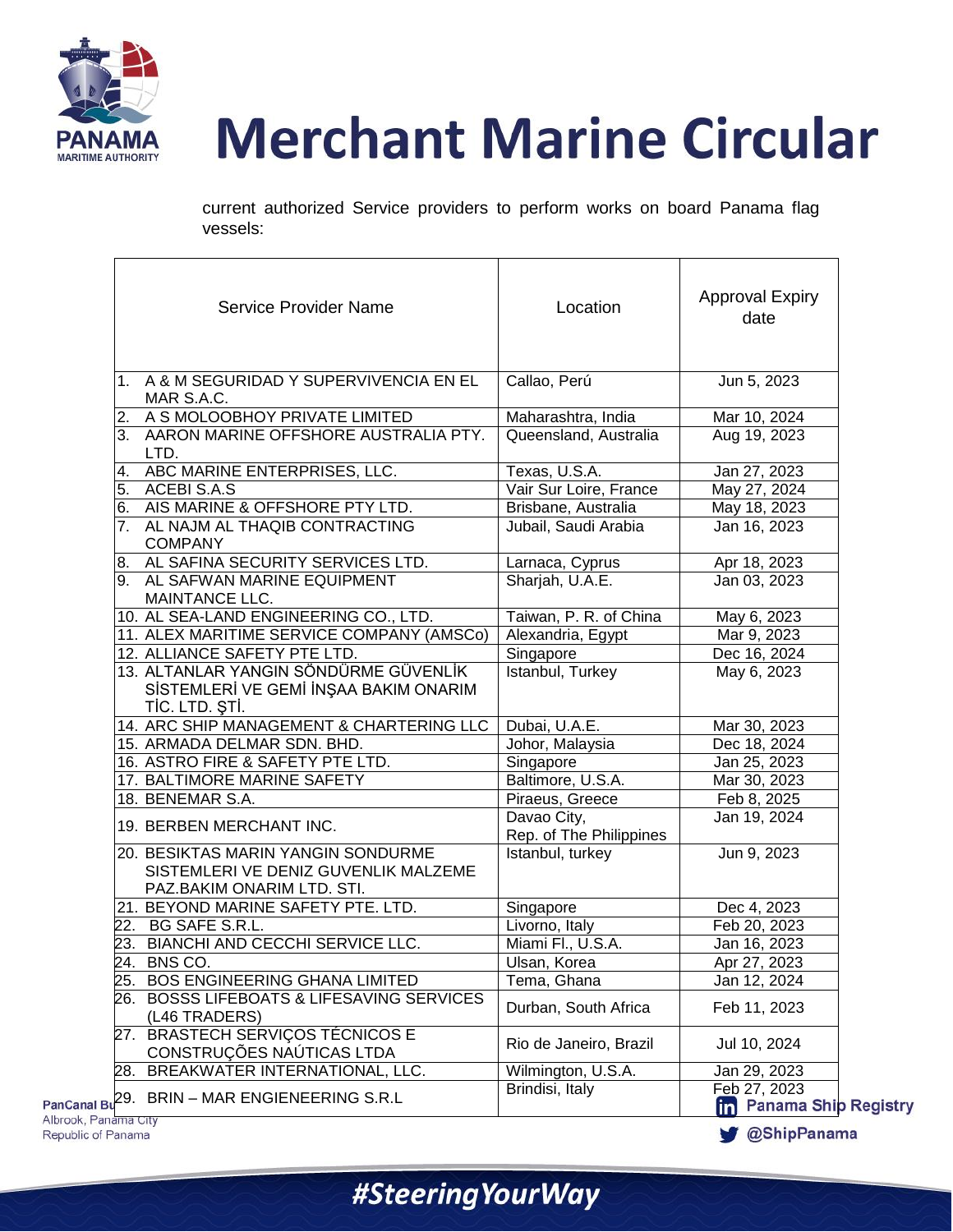

| Republic of Panama                        |                                                                           |                                          | <b>ShipPanama</b>                      |
|-------------------------------------------|---------------------------------------------------------------------------|------------------------------------------|----------------------------------------|
| <b>PanCanal Bu</b><br>Albrook, Panama Ony | 62. ETMARINE ENGINEERING & SERVICES CO.,<br>LTD.                          | Dalian, P. R. of China                   | May 6, 2023<br><b>in</b> Panama Ship R |
| 61.                                       | <b>ENGINE SAFETY LIMITED</b>                                              | Dalian, P. R. of China                   | May 21, 2023                           |
| 60.                                       | ELITE SAFETY & MARINE SUPPLIES L.L.C.                                     | Abu Dhabi, U.A.E.                        | Mar 10, 2025                           |
|                                           | 59. ELECTRIC ENGINEERING LTD.                                             | Odessa, Ukraine                          | Apr 1, 2023                            |
| 58.                                       | DUNCAN Y COSSIO, S.A.                                                     | Juarez, Mexico                           | Feb 8, 2023                            |
| 57.                                       | DOLPHIN MIDDLE EAST MARINE                                                | Dubai, U.A.E.                            | Apr 18, 2023                           |
| 56.                                       | DOLPHIN MARINE CO.                                                        | Alexandria, Egypt                        | Mar 12, 2023                           |
| 55.                                       | DMI SNT CO., LTD.                                                         | Ulsan, Korea                             | Jan 3, 2023                            |
| 54.                                       | DK Marine Safety CO., LTD.                                                | Busan, Korea                             | Apr 5, 2023                            |
|                                           | 53. DIGITAL MARINE SYSTEMS LLC                                            | Dubai, U.A.E.                            | Jul 8, 2023                            |
|                                           | 52. DEXTINSUR SL                                                          | Cadiz, Spain                             | Jun 4, 2024                            |
|                                           | 50. DEL - MAR SAFETY B.V.<br>51. DEN RAY MARINE SERVICES LIMITED          | The Netherlands<br>Auckland, New Zealand | Jun 16, 2023                           |
|                                           | TASIMACILIK SANAYI VE TICARET LIMITED<br><b>SIRKETI</b>                   | Rotterdam,                               | Feb 20, 2023                           |
|                                           | 49. DEL - MAR DENIZDE GUVENLIK SISTEMLERI                                 | Istanbul, Turkey                         | Jan 16, 2023                           |
|                                           | 48. DELMAR SAFETY INC,                                                    | Texas, USA                               | Jan 9, 2023                            |
|                                           | 47. DELMAR MARINE SERVICES PTE.LTD.                                       | Singapore                                | Feb 21, 2023                           |
|                                           | 46. DE WOLF MARITIME SAFETY B.V.                                          | Yerseke,<br>The Netherlands              | Feb 16, 2025                           |
|                                           | 45. DAVIT SERVICES HOLLAND BV / NORTH SEA<br>DAVIT AND LIFEBOAT SERVICES  | Vianen,<br>The Netherlands               | Oct 12, 2024                           |
|                                           | SERVICE CO., LTD.                                                         |                                          |                                        |
|                                           | 44. DALIAN BLUE SHIELD MARINE SAFETY                                      | Dalian, P. R. of China                   | May 6, 2023                            |
|                                           | 43. DAIN MARINE CO., LTD                                                  | Gimhae, Korea                            | Mar 2, 2023                            |
|                                           | 42. DAEWOO MARINE IND. CO, INCHEON                                        | Incheon, Korea                           | Jan 7, 2023                            |
|                                           | 41. DAELIM MARINE CO., LTD.                                               | Busan, Korea                             | Apr 5, 2023                            |
|                                           | 40. DAELIM MARINE CO., LTD                                                | Ulsan, Korea                             | Feb 3, 2023                            |
|                                           | SERVICES S.A.S.                                                           |                                          |                                        |
|                                           | 39. CSS SAS - CARGO AND SAFETY AT SEA                                     | Denmark<br>Cartagena, Colombia           | May 21, 2023                           |
|                                           | 38. CRALOG A/S                                                            | Frederikshavn,                           | Jan 19, 2023                           |
|                                           | 37. CONTRA INCENDIO (COINCA), C.A.                                        | Falcon, Venezuela                        | Oct 6, 2023                            |
|                                           | 36. COMPAÑIA INTERNACIONAL DE SISTEMAS<br>DE SUPERVIVENCIA, S. A. DE C.V. | Mexico D. F., Mexico                     | Oct 13, 2023                           |
|                                           | 35. COBALT BLUE LTD. (GREECE)                                             | Piraeus, Greece                          | Feb 3, 2023                            |
|                                           | 34. CIVIC INTERNATIONAL PTE. LTD                                          | Singapore                                | Mar 4, 2023                            |
|                                           | 33. CHINPHIL MARINE SERVICES                                              | Rep. of The Philippines                  |                                        |
|                                           |                                                                           | Cebu,                                    | Jul 21, 2023                           |
|                                           | CO.<br>32. CHILE SERVICES MANAGEMENT S.A.                                 | Valparaiso, Chile                        | Aug 10, 2023                           |
|                                           | 31. CHANGHAE MARINE SAFETY EQUIPMENT                                      | Busan, Korea                             | Mar 17, 2023                           |
|                                           | SISTEMLERI SANAYI VE TICARET LIMITED<br><b>SIRKETI</b>                    |                                          |                                        |
|                                           | 30. CANTAS DENIZCILIK YANGIN GÜVENLIK                                     | Istanbul, Turkey                         | Apr 5, 2023                            |

#SteeringYourWay

**Registry**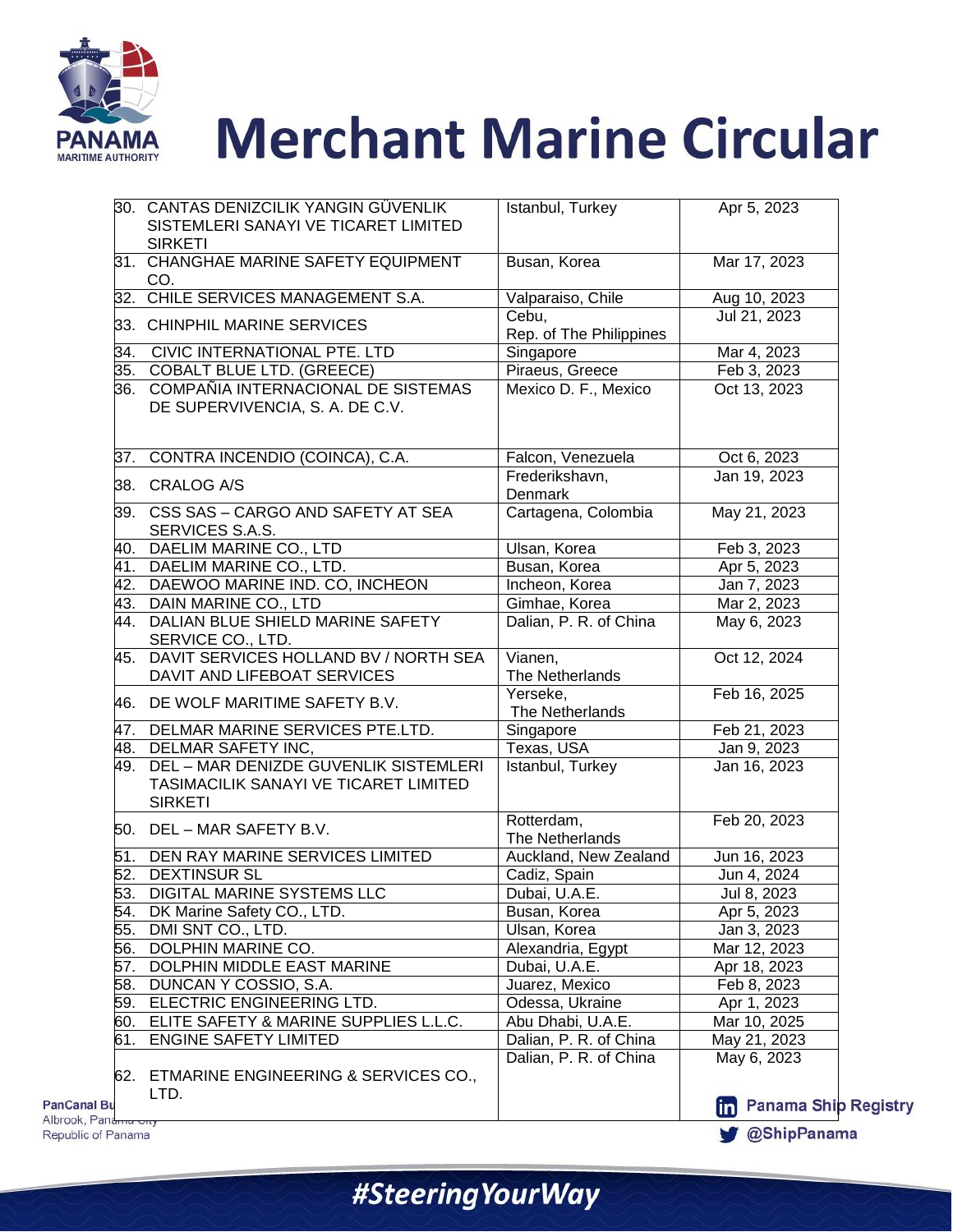

|     | 63. EUROPEAN AGENCIES AND MARITIME<br><b>WORKS</b>                   | Alexandria, Egypt            | May 6, 2023                                   |
|-----|----------------------------------------------------------------------|------------------------------|-----------------------------------------------|
| 64. | EVEREST PACIFIC CO., LTD.                                            | Vladivostok, Russia          | Jul 5, 2024                                   |
|     | 65. EVERSAILING MARINE SAFETY<br>TECHNOLOGY CO., LTD                 | Guangzhou,<br>P.R. of China  | Jan 9, 2023                                   |
| 66. | EXTINTORES VALENCIA, S.L., "EXTINVAL"                                | Valencia, Spain              | Feb 18, 2023                                  |
|     | 67. EXTINVAL S.A.                                                    | Panama,<br>Rep. of Panama    | Apr 5, 2023                                   |
|     | 68. EXTINVAL USA, INC.                                               | Houston, U.S.A.              | Nov 17, 2024                                  |
|     | 69. FAIRDEAL MARINE SERVICES LLC.                                    | Fujairah, U.A.E.             | Apr 18, 2023                                  |
|     | 70. FAR EAST MARINE SERVICES, LLC.                                   | Houston, U.S.A.              | Apr 24, 2023                                  |
| 71. | <b>FASSMER SERVICE AMERICA LLC</b>                                   | Florida, U.S.A.              | Aug 25, 2023                                  |
|     | 72. FASSMER SERVICE GmbH & Co KG                                     | Motzen, Germany              | Feb 3, 2024                                   |
|     | 73. FIBRE CRAFT ASIA PTE., LTD.                                      | Singapore                    | Jan 9, 2023                                   |
|     | 74. FINE OCEAN MARINE INDUSTRIAL CORP.                               | Kaohsiung, Taiwan            | Jan 10, 2023                                  |
|     | 75. FIRETRACE SAFETY TEC PTE LTD                                     | Singapore                    | Jan 19, 2024                                  |
|     | 76. FREE OCEAN SHIP ENGINEERING &<br>SERVICE., LTD                   | Qingdao, P.R. of China       | Jan 8, 2023                                   |
|     | 77. FREMONT MARINE SERVICES L.L.C                                    | Dubai, U.A.E.                | Nov 18, 2024                                  |
|     |                                                                      | Rotterdam,                   | Jan 22, 2024                                  |
|     | 78. FUJI TRADING (MARINE) B.V                                        | The Netherlands              |                                               |
|     | 79. FUTABA KOKEN CO., LTD.                                           | Shizuoka, Japan              | Jul 27,2023                                   |
|     | 80. FUZHOU NEW-OCEAN MARITIME<br>CONSULTANT & SERVICE CO., LTD.      | Fuzhou, P. R. of China       | May 6, 2023                                   |
|     | 81. FUZHOU OCEAN SUCCESS MARINE<br>ENGINEERING CO., LTD.             | Fuzhou, P. R. of China       | May 6, 2023                                   |
|     | 82. FUZHOU SHANFU SHIPPING TECHNICAT<br>SERVICES CO., LTD.           | Fuzhou, P. R. of China       | May 28, 2023                                  |
|     | 83. GARANT SAFETY UAB                                                | Klaipeda, Lithuania          | Jun 18, 2023                                  |
|     | 84. GERARDO VARGAS IMPORTADORA S.A. /<br><b>GERIMPORTSA (SEGMAR)</b> | Guayaquil, Ecuador           | Sep 21, 2023                                  |
|     | 85. GFM TECHNOLOGY COMPANY LIMITED                                   | Shandong,<br>P. R. of China  | Jul 24, 2023                                  |
|     | 86. GIRI MARINE SERVICES                                             | Gujarat, India               | Apr 17, 2023                                  |
|     | 87. GLAN S.R.L.                                                      | Buenos Aires,<br>Argentina   | Nov 2, 2023                                   |
|     | 88. GLOBAL MARINE SAFETY (SINGAPORE) PTE.<br>LTD.                    | Penjuru CI, Singapore        | May 4, 2023                                   |
| 89. | GREEN OCEAN TECHNOLOGY AND SERVICE<br><b>COMPANY LIMITED</b>         | Ho Chi Minh, Vietnam         | Jul 16, 2023                                  |
| 90. | <b>GOMINA MARINE DENIZCILIK LIMITED</b><br><b>SIRKETI</b>            | Istanbul, Turkey             | Jul 19, 2024                                  |
| 91. | <b>GUANGZHOU FENGHAI SHIP REPAIRING</b><br>CO., LTD.                 | Guangzhou,<br>P. R. of China | Jun 24, 2023                                  |
| 92. | GUANGZHOU OCEAN MARINE SERVICE CO.,<br>LTD.                          | Guangzhou,<br>P. R. of China | Dec 15, 2023                                  |
|     | 93. GUANGZHOU OCEAN SUCCESS MARINE<br>TECHNOLOGY CO., LTD.           | Guangzhou,<br>P. R. of China | Mar 4, 2025<br><b>RA</b> Panama Ship Registry |

**PanCanal Bu** Albrook, Panama City Republic of Panama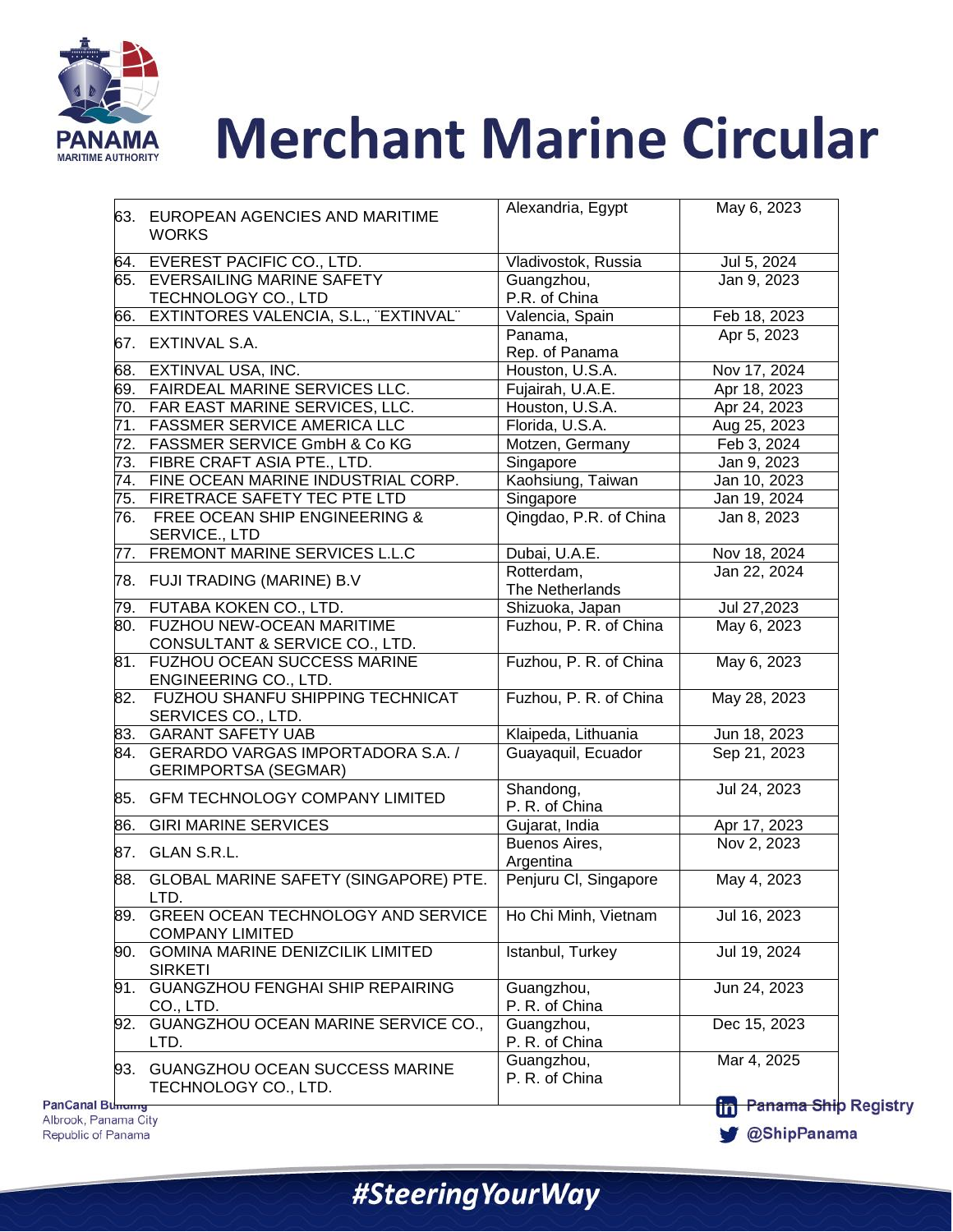

| 94. GUANGZHOU SHUNHAI LIFE-SAVING<br>APPLIANCES CO.                                       | Guangzhou,<br>P. R. of China  | Aug 14, 2023                |
|-------------------------------------------------------------------------------------------|-------------------------------|-----------------------------|
| 95. GULF MARINE CO., LTD.                                                                 | Lianyungang,                  | Sep 2, 2023                 |
|                                                                                           | P. R. of China                |                             |
| 96. HAIDONG LIFE-SAVING CO., LTD.                                                         | Busan, Korea                  | Jan 11, 2023                |
| 97. HANA MARINE SERVICE CO., LTD.                                                         | Busan, Korea                  | Jan 23, 2023                |
| 98. HANSA LIFEBOAT GERMANY LTD.                                                           | Hamburg, Germany              | Jan 27, 2023                |
| 99. HANYOUNG ENTERPRISE LTD.                                                              | Busan, Korea                  | Jan 07, 2023                |
| 100. HARIN PANICH COMPANY LIMITED                                                         | Bangkok, Thailand             | Aug 6, 2023                 |
| 101. HATECKE SERVICE GMBH<br>102. HATECKE SERVICE SINGAPORE PTE. LTD.                     | Drochtersen, Germany          | Jul 16, 2024                |
|                                                                                           | Singapore                     | Jun 1, 2023                 |
| 103. HATECKE SERVICES USA LLC                                                             | Florida, U.S.A.               | Jul 23, 2023                |
| 104. HIROSHIMAYA SHOTEN CO., LTD.                                                         | Imabari, Japan                | Oct 6, 2023                 |
| 105. HLB NETWORKS CO., LTD.                                                               | Ulsan, Korea                  | Apr 5, 2023                 |
| 106. HOEI SENPAKU CO., LTD.                                                               | Oita, Japan                   | Apr 15, 2023                |
| 107. HONOUR MARINE SAFETY EQUIPMENT                                                       | Hong Kong,                    | Jan 28, 2024                |
| <b>COMPANY LIMITED</b>                                                                    | P. R. of China                |                             |
| 108. HSS MARINE SAFETY SERVICES LTD.                                                      | Limassol, Cyprus              | Feb 17, 2023                |
| 109. HYTEK A/S                                                                            | Sindal, Denmark               | Jan 08, 2023                |
| 110. HYUNDAI LIFEBOATS SHANGHAI CO., LTD                                                  | Shanghai,<br>P.R. of China    | Jan 16, 2023                |
| 111. HYUNDAI LIFEBOATS SINGAPORE PTE., LTD.                                               | Singapore                     | May 15, 2023                |
| 112. IBERIA LIFEBOAT SERVICE, S.L.                                                        | Valencia, Spain               | Mar 2, 2023                 |
| 113. IDP SA                                                                               | BA, Argentina                 | Jan 9, 2023                 |
| 114. IKNOW MACHINERY CO., LTD                                                             | Nagasaki, Japan               | Jan 23, 2023                |
| <b>115. IMBV B.V</b>                                                                      | Rotterdam, The<br>Netherlands | Mar 3, 2023                 |
| 116. IMBV B.V. MERKEZI HOLLANDA TURKIYE<br>ISTANBUL SUBESI (IMBV B.V. ISTANBUL<br>BRANCH) | Istanbul, Turkey              | Mar 11, 2024                |
| 117. IMC CO., LTD                                                                         | Tokyo, Japan                  | Jan 23, 2023                |
| 118. IMCS MARINE (SHANGHAI) CO., LTD.                                                     | Shanghai,<br>P. R. of China   | May 13, 2023                |
| 119. INCHCAPE SHIPPING SERVICES CHINA                                                     | Shanghai,<br>P. R. of China   | Jul 7, 2023                 |
| 120. INCHCAPE SHIPPING SERVICES<br>(SINGAPORE) PTE. LTD.                                  | Singapore                     | Apr 5, 2023                 |
| 121. INDO MARINE                                                                          | Andhra Pradesh, India         | Mar 2, 2024                 |
| 122. INDUSTRIA DE PREVENCION CANARIA SL                                                   | Tenerife, Spain               | Jul 8, 2023                 |
| 123. INDUSTRIAS FERRI, S.A.                                                               | Pontevedra, Spain             | Mar 8, 2024                 |
| 124. INSPEMAX REPAROS NAVAIS E INDUSTRIAIS<br>LTDA (ALKYONIS INSPEMAX)                    | Santos, Brazil                | Apr 17, 2023                |
| 125. INTERNAFTIKI A.E.B.E.<br>(INTERNAFTIKI COMMERCIAL INDUSTRY<br>S.A.                   | Piraeus, Greece               | Mar 31, 2023                |
| 126. INTERNATIONAL MARITIME ASSEMBLY CO.,<br>LTD.                                         | Jeddah, Saudi Arabia          | Jul 30, 2024                |
| 127. INTERNATIONAL MARITIME GROUP L.L.C.                                                  | Dubai, U.A.E.                 | Mar 25, 2023                |
| 128. JAMBO LTD.                                                                           | Varna, Bulgaria               | Apr 5, 2023                 |
|                                                                                           |                               | <b>Panama Ship Registry</b> |

**PanCanal Bu** Albrook, Panama City Republic of Panama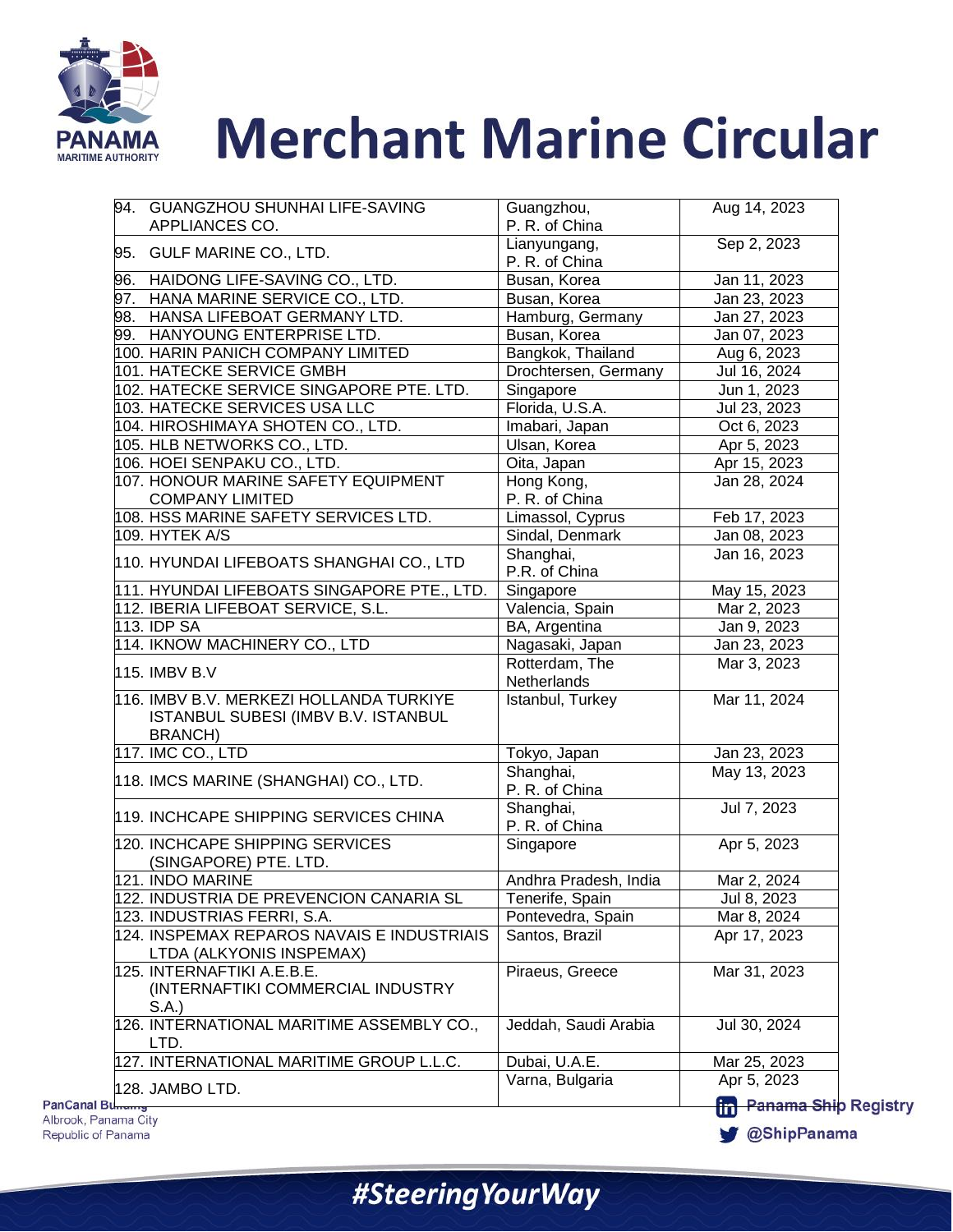

| 129. JAPAN MARINE UNITED SINGAPORE<br>PTE.LTD.                           | Singapore                      | Mar 30, 2023                                              |
|--------------------------------------------------------------------------|--------------------------------|-----------------------------------------------------------|
| 130. JENO (SHANGHAI) MARINE SERVICES CO.,<br>LTD.                        | Shanghai,<br>P. R. of China    | Jun 6, 2023                                               |
| 131. JIANGSU JIAOYAN MARINE EQUIPMENT CO.,<br>LTD.                       | Jiangsu, P. R. of China        | Oct 29, 2023                                              |
| 132. JIANGYIN HUADA MARINE TECHNOLOGY<br>CO., LTD.                       | Jiangsu, P. R. of China        | Jan 25, 2024                                              |
| 133. JIANGYIN PAN UNION MARINE<br><b>ENGINEERING CO., LTD</b>            | Jinagyin, P. R. of China       | Mar 2, 2024                                               |
| 134. JSM MARINE CO., LTD.                                                | Busan, Korea                   | Jan 3, 2025                                               |
| 135. KANO DENIZCILIK HIZMETLERI VE TICARET<br>LİMİTED ŞİRKETİ            | Istanbul, Turkey               | Jan 7, 2024                                               |
| 136. KHANH HOANG HAI PHONG CO., LTD.                                     | Hai Phong City,<br>Vietnam     | Apr 15, 2023                                              |
| 137. KIM NAM TRADING AND TECHNICAL<br>SERVICES CO., LTD.                 | Ho Chi Minh, Vietnam           | Apr 24, 2023                                              |
| 138. KOSCO CP., LTD.                                                     | Busan, Korea                   | Jan 17, 2023                                              |
| 139. KOSMOA INC.                                                         | Busan, Korea                   | Jan 09, 2023                                              |
| 140. KOUN KOGYO INC.                                                     | Nagoya, Japan                  | Jan 23, 2023                                              |
| 141. KY MARINE SERVICE LLC                                               | New Jersey, U.S.A.             | May 14, 2024                                              |
| 142. KYONG – IN SAFETY SERVICES CO., LTD.                                | Incheon, Korea                 | Jan 10, 2023                                              |
| 143. LEGEND MARINE TECHNOLOGY CO., LTD.                                  | Lianyungang,<br>P. R. of China | Mar 16, 2023                                              |
| 144. LEGEND MARINE TECHNOLOGY CO., LTD.                                  | Hebei, P. R. of China          | Apr 1, 2025                                               |
| 145. LIANYUNGANG SHENGLIN MARINE SERVICE<br>CO., LTD.                    | Lianyungang,<br>P. R. of China | Aug 4, 2023                                               |
| 146. LIFEBOAT SERVICE DE MEXICO, S.A. DE CV<br>"NORSAFE AS MEXICO"       | C. del Carmen, Mexico          | Jan 27, 2023                                              |
| 147. LIFE SAFETY COMERCIO, MANUTENÇÃO E<br>ALUGUEL DE EQUIPAMENTOS LTDA. | Rio de Janeiro, Brazil         | Jan 16, 2023                                              |
| 148. LOUIS MARINE EQUIPMENT SALE                                         | Doha, Qatar                    | Feb 27, 2023                                              |
| 149. LOUIS SAFETY AND FIRE FIGHTING<br><b>EQUIPMENTS</b>                 | Abu Dhabi, U.A.E.              | Oct 29, 2023                                              |
| 150. LSA-SERVICE GMBH                                                    | Bassum, Germany                | Feb 7, 2023                                               |
| 151. MANSEI INC.                                                         | Hiroshima, Japan               | Jan 16, 2023                                              |
| 152. MAPAMAR COMÉRCIO E SERVIÇOSLTDA.                                    | Rio de Janeiro, Brazil         | Jan 28, 2023                                              |
| 153. MARINAIR LIFERAFT CO., LTD.                                         | Kawasaki, Japan                | Jan 23, 2023                                              |
| 154. MARINE EQUIPMENT CC                                                 | Walvis Bay, Namibia            | Oct 12, 2024                                              |
| 155. MARINE EQUIPMENT & SERVICES CO. LTD.                                | Jeddah, Saudi Arabia           | Apr 15, 2024                                              |
| 156. MARINE EQUIPMENT SERVICE COMPANY                                    | Tuticorin, India               | Mar 30, 2023                                              |
| 157. MARINE LIFEBOAT SERVICES CC.                                        | Walvis Bay, Namibia            | Nov 30, 2024                                              |
| 158. MARINE SERVITEC CO., LTD.                                           | Samutprakarn,<br>Thailand      | Feb 5, 2023                                               |
| 159. MARINETECH SAFETY AND SHIPPING<br><b>CORPORATION</b>                | Mundra, India                  | Jan 12, 2024                                              |
| 160. MARINSPECT SAFETY & RIGGING B.V.                                    | Rotterdam, The<br>Netherlands  | Jun 20, 2023                                              |
| 161. MARISERV SDN. BHD.                                                  | Johor Bahru, Malaysia          | May 24, 2024<br><b>R<sub>n</sub></b> Panama Ship Registry |

**PanCanal Bu** Albrook, Panama City Republic of Panama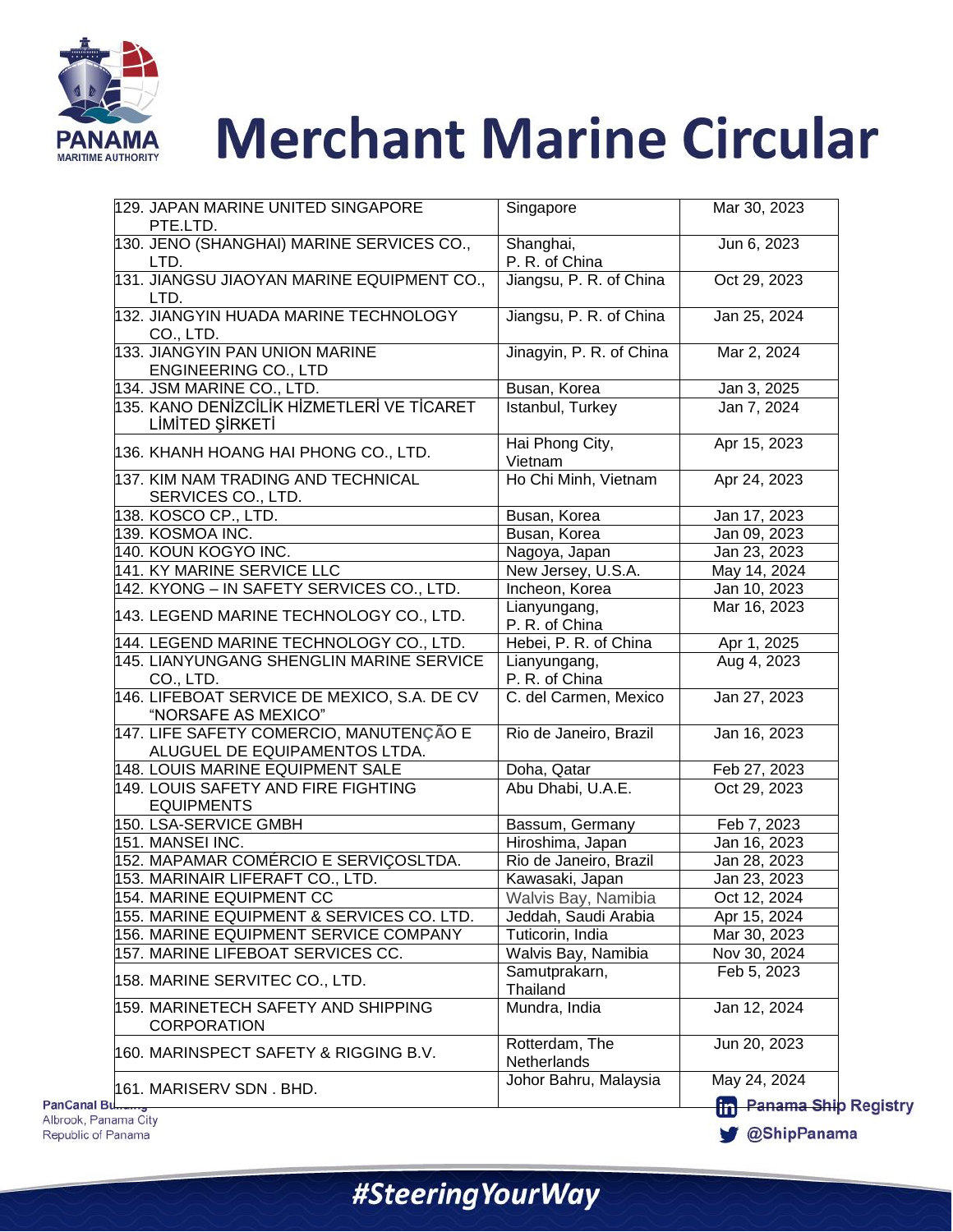

| 162. MARITIME ELECTRONICS JOINT STOCK                                                         | Hai Phong City,<br>Vietnam  | Oct 28, 2023                |
|-----------------------------------------------------------------------------------------------|-----------------------------|-----------------------------|
| COMPANY (MEC)<br>163. MARITIME SAFETY SERVICES                                                | Casablanca, Morocco         |                             |
| 164. MARKO LTD                                                                                | Odesa, Ukraine              | Sep 22, 2023                |
| 165. MARLAND BOAT SERVICE LIMITED                                                             | Tortola, B.V.I.             | Apr 11, 2025                |
| 166. MARTEC LTD.                                                                              |                             | Jan 9, 2023<br>Apr 24, 2023 |
| 167. MAXI MARINE SERVICE INC.                                                                 | Athens, Greece              |                             |
| 168. MEREABI OÜ                                                                               | Montreal, Canada            | Aug 3, 2023                 |
| 169. MERMAID MARITIME VIETNAM JOINT STOCK                                                     | Tallin, Estonia             | Jul 17, 2023                |
| <b>COMPANY</b>                                                                                | Ba Ria-Vung Tau,<br>Vietnam | Jul 24, 2023                |
| 170. METALOCK BRASIL LTDA.                                                                    | Santos, Brazil              | May 28, 2023                |
| 171. MIDDLE EAST FUJI ENGINEERING L.L.C                                                       | Dubai, U.A.E.               | Mar 25, 2024                |
| 172. MIZUNO MARINE CO., LTD.                                                                  | Osaka, Japan                | Feb 3, 2023                 |
| 173. MM CARGO GEAR AND MARINE SERVICES<br>PRIVATE LIMITED                                     | Gujarat, India              | Feb 03, 2023                |
| 174. MOL MARINE & ENGINEERING CO., LTD.                                                       | Tokyo, Japan                | May 24, 2024                |
| 175. MÜGESAN MÚHENDISLIK VE GEMI SANAYI<br><b>ANONIM SIRKET</b>                               | Istanbul, Turkey            | Feb 5, 2024                 |
| 176. NAM TAE PYUNG YANG CO., LTD.                                                             | Busan, Korea                | Feb 3, 2023                 |
| 177. NAM YOUNG SAFETY SERVICE CO., LTD.                                                       | Busan, Korea                | Oct 6, 2023                 |
| 178. NANTONG HAIOU LIFESAVING &<br>PROTECTION EQUIPMENT CO. LTD.                              | Nantong, P.R. of China      | Dec 28, 2022                |
| 179. NATAL SAFETY COMÉRCIO E MANUTENÇÃO<br>DE EQUIPAMENTOS DE SEGURANÇA E<br>SALVATAGEM LTDA. | Natal, Brazil               | Feb 20, 2024                |
| 180. NAVALIMPIANTI - S.P.A.                                                                   | Genoa, Italy                | Feb 20, 2024                |
| 181. NAVALIMPIANTI U.S.A., INC.                                                               | Fort Lauderdale, U.S.A.     | Mar 29, 2024                |
| 182. NAVALIMPIANTI SINGAPORE PTE. LTD                                                         | Singapore                   | Jan 12, 2024                |
| 183. NAVALIMPIANTI - TECNIMPIANTI GROUP                                                       | Geneva, Italy               | Feb 8, 2023                 |
| 184. NAVALTECH-MARINE TECHNICAL BUREAU                                                        | Athens, Greece              | May 16, 2023                |
| 185. NAVIGATION MARITIME BULGARE                                                              | Varna, Bulgaria             | Apr 1, 2025                 |
| 186. NAVIGATION'S S.R.L.                                                                      | Sicily, Italy               | Dec 2, 2023                 |
| 187. NAVISAFE NV                                                                              | Antwerpen, Belgium          | Apr 13, 2023                |
| 188. NCGB ENGINEERING CO. PVT. LTD                                                            | Kolkata, India              | Feb 3, 2023                 |
| 189. NEPTUNE SERVICE MARITIME                                                                 | Casablanca, Morocco         | Dec 10, 2023                |
| 190. NET MARINE - MARINE POWER SERVICE                                                        | Szczecin, Poland            | Jan 29, 2024                |
| SPOTKA Z OGRANICZONA<br><b>ODPOWIEDZIATNOSCIA</b>                                             |                             |                             |
| 191. NEW COURSE (CHINA) SHIPPING SERVICE<br>CO., LTD.                                         | Shandong, P. R. of<br>China | Jun 18. 2023                |
| 192. NISHI-F CO., LTD.                                                                        | Yamaguchi, Japan            | May 21, 2023                |
| 193. NISHI-NIPPON FUJIKURA CO., LTD.                                                          | Osaka, Japan                | Dec 26, 2022                |
| 194. N&P MARITIME (S.E.A.) PTE LTD                                                            | Singapore                   | Mar 4, 2023                 |
| 195. O. BENETATOS - E. MITSIKOPOULOU OE                                                       | Piraeus, Greece             | Jun 17, 2023                |
| (TENME)<br>196. OCEAN PRODUCTS ESPAÑOLA, S.L.                                                 | Gran Canaria, Spain         | Jul 7, 2024                 |
| 197. OCEAN RICH MARINE SERVICE CO., LTD.                                                      | Shandong,<br>P. R. of China | Sept 14, 2024               |

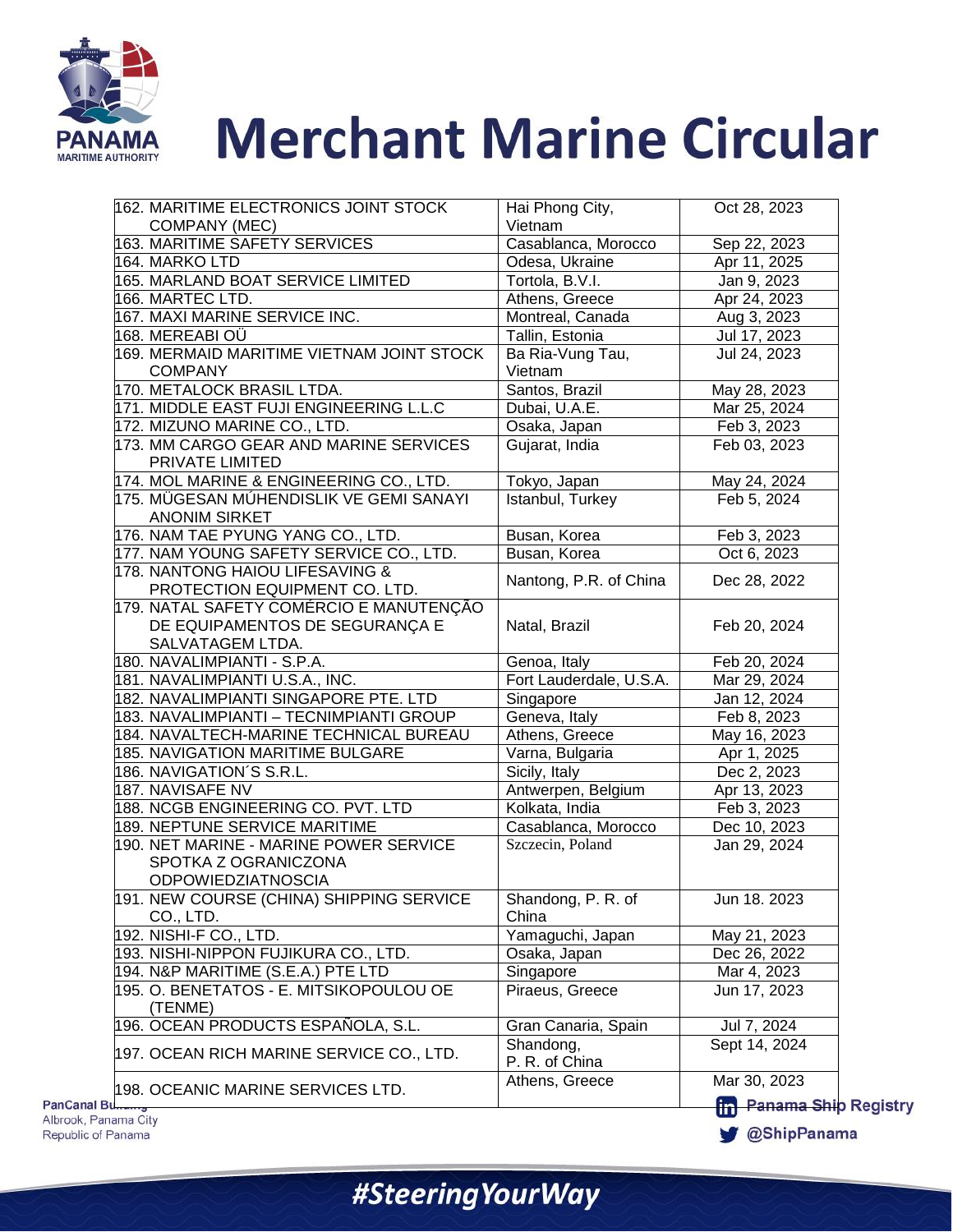

| 199. OCEANLINK MARINE SERVICES PTY LTD.                                    | Queensland, Australia     | May 18, 2023                   |
|----------------------------------------------------------------------------|---------------------------|--------------------------------|
| 200. OFF SHORE SAFEETY EQUIP                                               | Sharjah, U.A.E.           | Apr 13, 2025                   |
| 201. ONURSAN MARINE LLC. (known as                                         | Houston, Texas            | Jan 23, 2023                   |
| AMERICAN MARINE SAFETY)                                                    |                           |                                |
| 202. ONURSAN GEMI INSA ONARIM VE TICARET                                   | Istanbul, Turkey          | Mar 2, 2023                    |
| <b>LIMITED SIRKETI</b>                                                     |                           |                                |
| 203. ORION INDUSTRIAL E SALVATAGEM LTDA                                    | Serra, Brazil             | Feb 3, 2024                    |
| (ORION SAFETY STATION LIMITED)                                             |                           |                                |
| 204. OZ DENIZCILIK VE YANGIN SONDURME                                      | Istanbul, Turkey          | Apr 18, 2023                   |
| CIHAZLARI PAZARLAMA SAN. TIC. LTD. STI.                                    |                           |                                |
| <b>205. PACIFIC OCEAN MARINE TRADING JOINT</b>                             | Hai Phong City,           | Jul 4, 2023                    |
| <b>STOCK COMPANY</b>                                                       | Vietnam                   |                                |
| 206. PALFINGER ASIA PACIFIC                                                | Singapore                 | Jul 6, 2023                    |
| 207. PALFINGER MARINE CZECH s.r.o.                                         | Slaný, Czech Republic     | Dec 15, 2023                   |
| 208. PALFINGER MARINE DK A/S                                               | Munkebo, Denmark          | Dec 1, 2023                    |
| 209. PALFINGER MARINE DO BRASIL LTDA.                                      | Rio de Janeiro, Brazil    | Sep 1, 2023                    |
| 210. PALFINGER MARINE EUROPE BV (DUBAI                                     | Dubai, U.A.E              | Mar 4, 2023                    |
| <b>BRANCH)</b>                                                             |                           |                                |
|                                                                            | Schiedam,                 | Sep 1, 2023                    |
| 211. PALFINGER MARINE EUROPE B.V.                                          | The Netherlands           |                                |
| 212. PALFINGER MARINE GERMANY GmbH                                         | Dägeling, Germany         | Sep 22, 2023                   |
| 213. PALFINGER MARINE ITALY S.R.L.                                         | Livorno, Italy            | Dec 1, 2023                    |
| 214. PALFINGER MARINE SAFETY AS                                            | Seimsfoss, Norway         | Sep 1, 2023                    |
| 215. PALFINGER MARINE UK LIMITED                                           | United Kingdom            | May 16, 2023                   |
|                                                                            |                           | Jul 6, 2023                    |
| 216. PALFINGER MARINE USA, INC.<br>217. PALFINGER NEPTUNE MARINE EQUIPMENT | Delaware, U.S.A.          |                                |
|                                                                            | Shanghai,                 | Feb 16, 2025                   |
| TECHNOLOGY (SHANGHAI) CO., LTD.                                            | P. R. of China            |                                |
| 218. PANAMA LIFEBOAT SERVICES, S.A.                                        | Panama,<br>Rep. of Panama | Mar 16, 2023                   |
| 219. PHANTA TRADING & TECHNICAL SERVICES                                   | Ho Chi Minh, Vietnam      | Apr 24, 2023                   |
|                                                                            |                           |                                |
| CO., LTD.<br>220. PARFI INGENIEROS INSPECTORES                             | Guayaquil, Ecuador        | May 10, 2024                   |
| ASOCIADOS C LTDA                                                           |                           |                                |
| 221. PLUCK MARINE SERVICE CO., LTD.                                        | Jiangsu, P. R. of China   | Jun 4, 2023                    |
|                                                                            | Hellevoetsluis, The       |                                |
| 222. POLYREP B.V.                                                          | Netherlands               | Jun 25, 2023                   |
| 223. PORT MARINE SAFETY SERVICES SDN. BHD.                                 | Johor, Malaysia           | Mar 22, 2024                   |
| 224. POSEIDON MARINE DENIZ HIZMETLERI VE                                   | Istanbul, Turkey          | Mar 11, 2024                   |
| ENDÜSTRİYEL ÜRÜNLER SANAYİ DIŞ                                             |                           |                                |
| <b>TİCARET LIMITED SIRKET</b>                                              |                           |                                |
| 225. POSEIDON MARINE SUPPLIERS                                             | Piraeus, Greece           | Jan 8, 2023                    |
| 226. POYRAZ GEMI DONANIM DENETIM VE                                        | Istanbul, Turkey          | Feb 28, 2023                   |
|                                                                            |                           |                                |
| SERVIS HIZMETLERI TIC. LTD. STI.                                           |                           | Sep 21, 2023                   |
| 227. PROSOLAS                                                              | Klaipėda, Lithuania       |                                |
| 228. PT. BAHTERA GARDA INDONESIA                                           | Bekasi, Indonesia         | May 26, 2024                   |
|                                                                            | Batam, Indonesia          | May 27, 2024                   |
| 229. PT. BARUNA INDO NUSA                                                  |                           |                                |
|                                                                            | Batam, Indonesia          | Feb 24, 2024                   |
| 230. PT CITRA MARINE SERVICES<br><b>INTERNATIONAL</b>                      |                           | <b>In Panama Ship Registry</b> |

Albrook, Pana Republic of Panama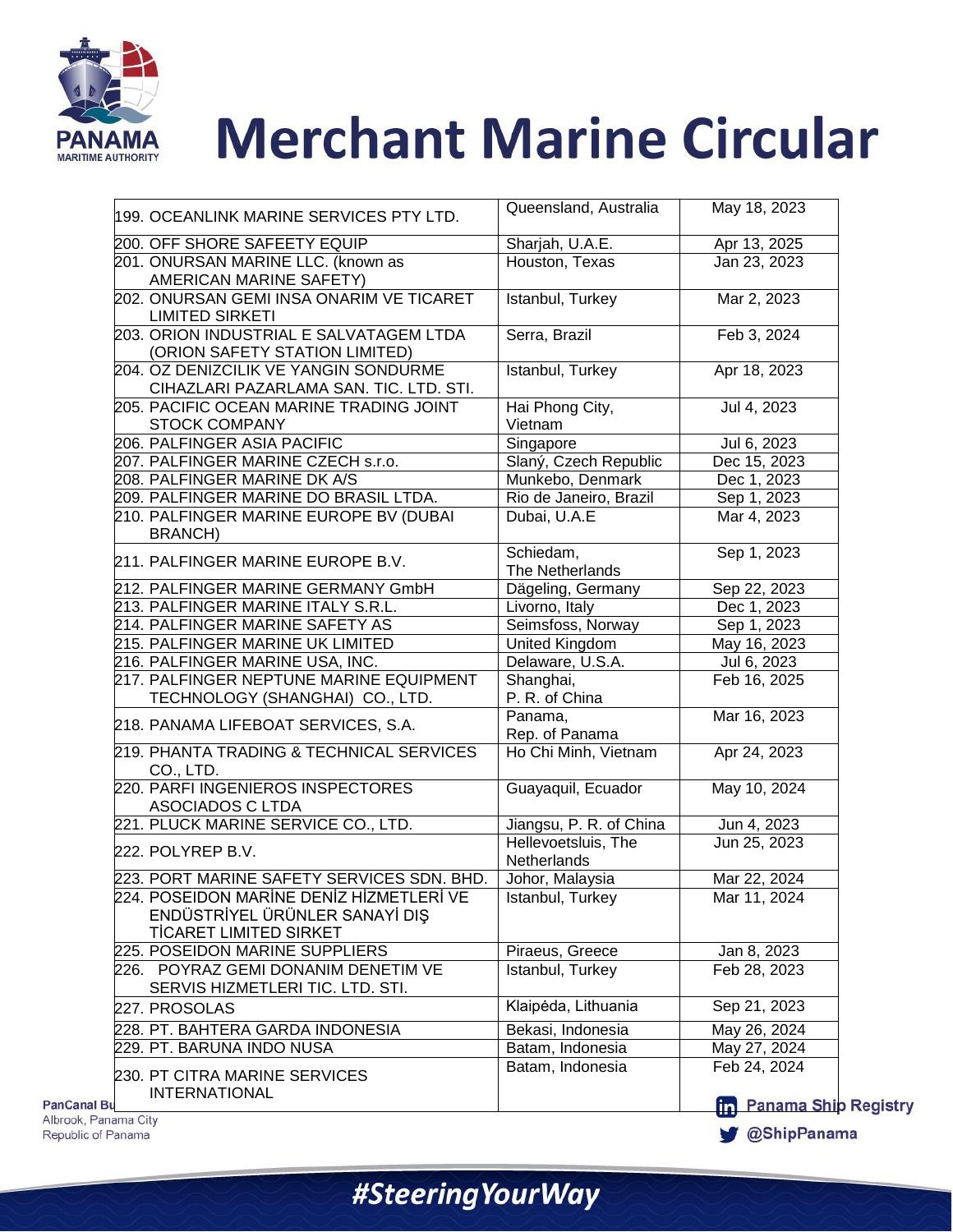

|       | 231. PT. DESTINI MARINE SAFETY                                   | Batam, Indonesia               | Apr 11, 2025             |
|-------|------------------------------------------------------------------|--------------------------------|--------------------------|
|       | 232. PT GLOBAL MARINEDO SAFETY INDONESIA                         | Batam, Indonesia               | Jan 8, 2024              |
|       | 233. QINGDAO ALEXANDER MARINE<br>ENGINEERING CO., LTD.           | Shandong,<br>P. R. of China    | Jun 18, 2023             |
|       | 234. QINGDAO E-TECH MARINE EQUIPMENT<br>SERVICE CO., LTD.        | Qingdao, P. R. of China        | Jul 9, 2023              |
|       | 235. QINGDAO FLOURISHING MARINE SERVICE<br>CO., LTD              | Qingdao, P. R. of China        | Mar 4, 2024              |
|       | 236. QINGDAO HAINA MARINE CO., LTD.                              | Qingdao, P. R. of China        | Dec 29, 2023             |
|       | 237. QINGDAO KAILONG MARINE EQUIPMENT<br>CO., LTD                | Qingdao, P. R. of China        | Aug 21, 2023             |
|       | 238. QINGDAO KUAHAI SHIPPING EQUIPMENT<br>CO., LTD.              | Qingdao, P. R. of China        | Apr 18, 2023             |
|       | 239. QINGDAO OCEAN SAFETY MARINE SERVICE<br>CO., LTD.            | Shandong,<br>P. R. of China    | Jul 4, 2023              |
|       | 240. QINGDAO OCEANLINK MARINE<br>ENGINEERING CO., LTD.           | Qingdao, P. R. of China        | Jun 17, 2023             |
|       | 241. QINGDAO OVERSEA MARINE SAFETY<br>EQUIPMENT CO., LTD.        | Qingdao, P. R. of China        | May 6, 2023              |
|       | 242. QINGDAO SAGA MARINE CO., LTD.                               | Qingdao, P. R. of China        | Aug 4, 2023              |
|       | 243. QINGDAO SEA WING MARINE SERVICE CO.,<br>LTD.                | Shandong, P. R. of<br>China    | Jun 17, 2023             |
|       | 244. QINGDAO SEALIN MARINE ENGINEERING &<br>TECHNOLOGY CO., LTD. | Qingdao, P. R. of China        | Nov 19, 2023             |
|       | 245. QINGDAO YAHUI MARINE SERVICE CO., LTD.                      | Shandong,<br>P. R. of China    | Jun 19, 2023             |
|       | 246. QINHUANGDAO SUNDA MARINE SERVICE &<br>ENGINEERING CO., LTD. | Qinhuangdao,<br>P. R. of China | Jun 10, 2023             |
|       | 247. R C DA SILVA, SERVIÇOS, INSPEÇÕES E<br>DESENHOS EM GERAL    | Rio de Janeiro, Brazil         | Jan 27, 2024             |
|       | 248. REINA MARINE LTD.                                           | Athens, Greece                 | Jan 27, 2023             |
|       | 249. REPMARINE ENGENHARIA EQUIPAMENTOS<br>E SERVIÇOS LTDA        | Rio de janeiro, Brazil         | Nov 13, 2023             |
|       | 250. RICHCON INTERNATIONAL CO., LTD.                             | Kaohsiung, Taiwan              | May 26, 2024             |
|       | 251. RMS MARINE SERVICE COMPANY LTD.                             | Qinhuangdao,<br>P. R. of China | Mar 2, 2023              |
|       | 252. RMS MARINE & OFFSHORE SERVICE<br>(SINGAPORE) PTE. LTD.      | Singapore                      | Mar 4, 2024              |
|       | 253. SAFETY FIRST (PVT) LTD.                                     | Chittagong,<br>Bangladesh      | Nov 27, 2023             |
|       | 254. SAES-SAFETY ENGINEERING SERVICES                            | Chalandri, Greece              | Mar 30, 2023             |
|       | 255. SAFETY OCEAN CO., LIMITED                                   | Dalian, P. R. of China         | Jun 6, 2023              |
|       | 256. SAFETY TECHNICAL BUREAU - VASSOS<br>KONSTANTINOU VASILEIOS  | Piraeus, Greece                | May 21, 2023             |
|       | 257. SAMAROO SONS INTEGRATED LIMITED                             | Trinidad & Tobago              | Mar 24, 2024             |
|       | 258. SAMYOUNG SHIP SERVICE (NINGBO) CO.,<br>LTD.                 | Zhejiang, P. R. of China       | Jun 17, 2023             |
|       | 259. SAMWOO S & E CO., LTD.                                      | Busan, Korea                   | Oct 25, 2024             |
| umumy |                                                                  |                                | <b>Panama Ship</b><br>in |

**Registry**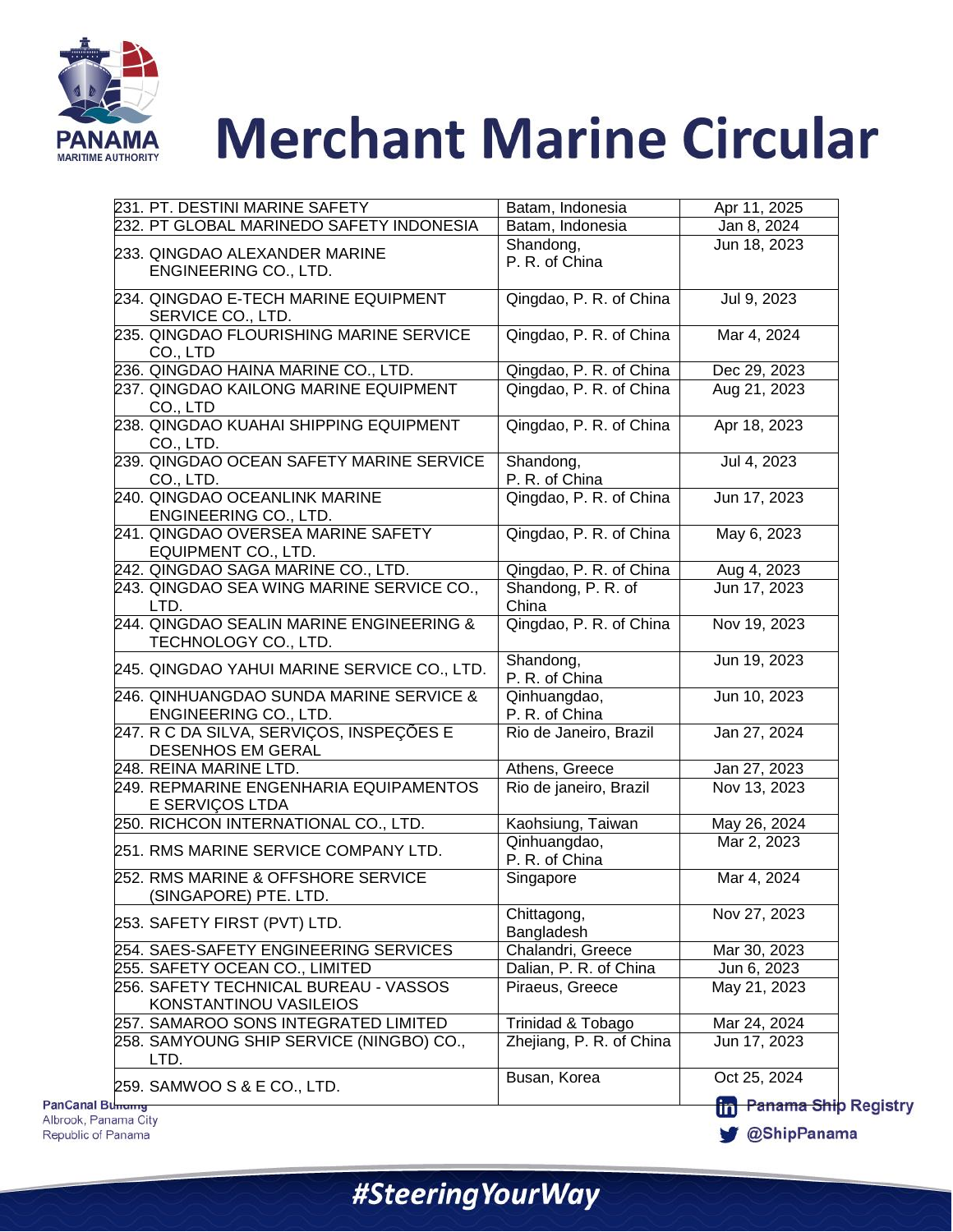

|                                                                   | Busan, Korea                         | Jan 06, 2023  |
|-------------------------------------------------------------------|--------------------------------------|---------------|
| 261. SAVAŞ SAK DENİZCİLİK                                         | <b>Istanbul Turkey</b>               | Aug 27, 2024  |
| 262. SBC DENİZCİLİK DANIŞMANLIK DIŞ TİCARET<br>LİMİTED ŞİRKETİ    | Istanbul, Turkey                     | May 18, 2024  |
| 263. SE KOREA CO., LTD.                                           | Busan, Korea                         | Jan 15, 2023  |
| 264. SEA LION TRADING & MARINE SERVICES<br><b>COMPANY LIMITED</b> | Ho Chi Minh, Vietnam                 | Jun 3, 2023   |
| 265. SEA LEGEND MARINE CO., LTD.                                  | Qingdao, P. R. of China              | Apr 30, 2024  |
| 266. SEA SAFE                                                     | Chattogram,<br>Bangladesh            | Dec 15, 2023  |
| 267. SEASAFE MARINE LIMITED                                       | Hong Kong,<br>P.R. of China          | Jan 10, 2023  |
| 268. SEA SAFE SERVICES CO., LTD.                                  | Samut Sakhon,<br>Thailand            | Apr 27, 2023  |
| 269. SEALINK S.A.R.L.                                             | Beirut, Lebanon                      | Apr 18, 2025  |
| 270. SEEBOO MARINE SERVICE (DONGGUAN)<br><b>LIMITED</b>           | Guangdong,<br>P. R. of China         | Sept 14, 2024 |
| 271. SECIMAR S.R.L.                                               | Santo Domingo,<br>Dominican Republic | Mar 22, 2024  |
| 272. SEKIGAHARA GENERAL SERVICE LTD.                              | Gifu, Japan                          | Apr 24, 2023  |
| 273. SEKIGAHARA SEISAKUSHO LTD                                    | Gifu, Japan                          | Apr. 5, 2023  |
| 274. SENOUSSI FREE ZONE CO.                                       | Suez, Egypt                          | Mar 3, 2025   |
| 275. SG EURO                                                      | Zwijindrecht, Belgium                | Sep 21, 2023  |
| 276. SHANGHAI DEXIE ENGINEERING<br>EQUIPMENT CO., LTD.            | Shanghai, P. R. of<br>China          | May 21, 2023  |
| 277. SHANGHAI ELIHU MARINE SERVICE CO.,<br>LTD.                   | Shanghai, P. R. of<br>China          | Apr 18, 2023  |
| 278. SHANGHAI GACY MARINE SERVICE<br>(QINGDAO) CO., LTD           | Qingdao, P. R. of China              | Aug 4, 2023   |
| 279. SHANGHAI MINGYU MARINE SERVICE CO.,<br>LTD.                  | Shanghai, P.R. of<br>China           | Jan 3, 2023   |
| 280. SHANGHAI OCEAN MARINE SERVICES CO.,<br>LTD.                  | Shanghai, P.R. of<br>China           | Jan 3, 2023   |
| 281. SHANGHAI OCEAN SHIPPING CO., LTD.<br>SHIPS SUPPLY COMPANY    | Shanghai, P.R. of<br>China           | Dec 30, 2023  |
| 282. SHANGHAI STAR LIFE-SAVING EQUIPMENT<br>CO., LTD.             | Shanghai, P.R. of<br>China           | Mar 25, 2023  |
| 283. SHANGHAI UNITED SAFETY ENGINEERING<br>CO., LTD.              | Shanghai, P. R. of<br>China          | Jun 12, 2023  |
| 284. SHANGHAI UTER MARINE ENGINEERING &<br>TECHNOLOGY CO., LTD    | Shanghai, P. R. of<br>China          | Mar 11, 2024  |
| 285. SHANGHAI VICTOR MARINE TECHNICAL<br>SERVICE CO., LTD.        | Shanghai, P. R. of<br>China          | Jun 16, 2023  |
| 286. SHANTOU ANHANG SHIP'S EQUIPMENT<br>SERVICE CO. LTD.          | Guangdong, P. R. of<br>China         | Apr 19, 2024  |
|                                                                   | Tangshan, P. R. of                   | May 1, 2024   |
| 287. SHIELD MARINE TECH COMPANY LTD.                              | China                                |               |

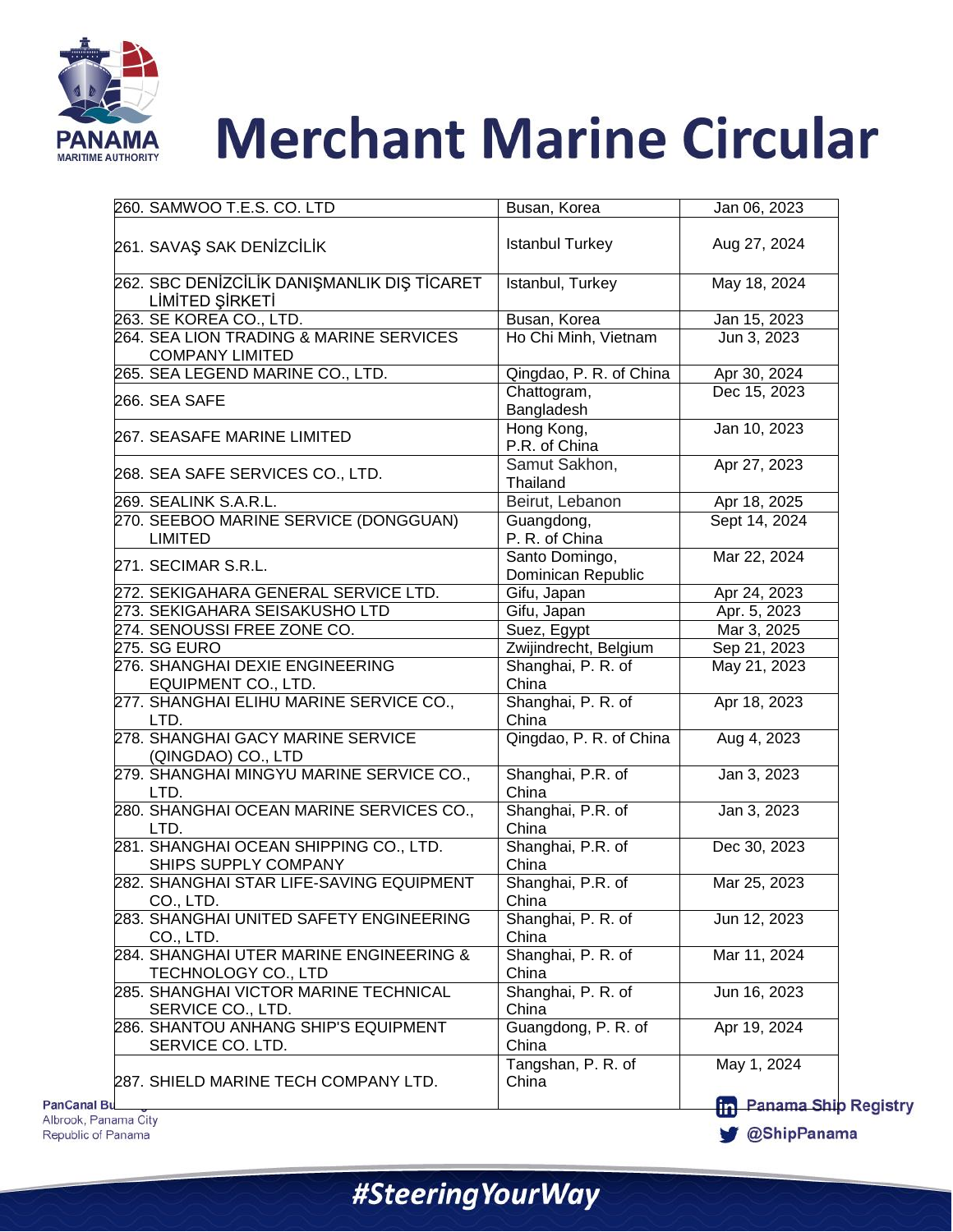

| 288. SHIGI SHIPBUILDING CO., LTD                                  | Osaka, Japan                 | Jan 23, 2023                              |
|-------------------------------------------------------------------|------------------------------|-------------------------------------------|
| 289. SHIMOSEN CORPORATION                                         | Yamaguchi, Japan             | Nov 24, 2023                              |
| 290. SHINE MARINE SERVICE CO., LTD.                               | Shanghai,                    | Feb 18, 2023                              |
|                                                                   | P.R. of China                |                                           |
| 291. SHIP GUARD AMERICA LLC.                                      | Texas, U.S.A.                | May 21, 2023                              |
| 292. SHIP GUARD ASIA PTE. LTD.                                    | Singapore                    | May 6, 2023                               |
| 293. SHIP GUARD (CHINA) INC.                                      | Shanghai,                    | Jun 4, 2023                               |
|                                                                   | P. R. of China               |                                           |
| 294. SHIP GUARD INC.                                              | Osaka, Japan                 | Jun 5, 2023                               |
| 295. SHIP GUARD SERVICES & LOGISTIC                               | Panama,                      | Apr 27, 2023                              |
| PANAMA INC.                                                       | Rep. of Panama               |                                           |
| 296. SHIP GUARD SOUTH AMERICA                                     | Santos, Brazil               | Jun 26, 2023                              |
| 297. SHIPTEC MARINE SERVICE                                       | Paranagua, Brazil            | Jan 9, 2023                               |
| 298. SHM SHIPCARE                                                 | Mumbai, India                | Nov 12, 2023                              |
| 299. SHM SHIPCARE (PVT) LTD.                                      | Colombo, Sri Lanka           | Dec 11, 2023                              |
| 300. SHM SHIPCARE SDN. BHD                                        | Selangor, Malaysia           | Jun 4, 2024                               |
| 301. SIA MARINE SAFETY                                            | Mārupe, Latvia               | Oct 16, 2024                              |
| 302. SIAM GLOBAL MARINE SAFETY COMPANY<br><b>LIMITED</b>          | Bangkok, Thailand            | Jan 2, 2023                               |
| 303. SINOCEAN MARITIME SERVICE CO., LIMITED                       | Qinzhou, P. R. of China      | Jun 10, 2023                              |
| 304. SIX OCEAN MARINE SERVICE CO., LTD.                           | Jiangsu, P. R. of China      | May 6, 2024                               |
| 305. SOCIEDAD COMERCIAL E INDUSTRIAL FASET<br><b>LIMITADA</b>     | Valparaiso, Chile            | Aug 12, 2024                              |
| 306. SOLAS INTERNATIONAL PTE. LTD.                                | Singapore                    | Jul 17, 2023                              |
| 307. SOLAS MARINE SERVICES CO. LLC.                               | Dubai, U.A.E.                | Apr 18, 2023                              |
| 308. SPHINX MARINE EQUIPMENTS TRADING<br>L.L.C.                   | Ajman, U.A.E.                | Jun 24, 2023                              |
| 309. SSI TRINIDAD LIMITED                                         | Trinidad & Tobago            | Nov 24, 2023                              |
| 310. STAR SHIPCARE PTE., LTD.                                     | Singapore                    | Jan 9, 2023                               |
| 311. SUEZ MARINE SAFETY CO.                                       | Suez, Egypt                  | Apr 13, 2023                              |
| 312. SUN SHINE MARINE INDUSTRIAL CO., LTD.                        | Kaohsiung, Taiwan            | Mar 30, 2023                              |
| 313. SURVITEC SURVIVAL CRAFT LTD.                                 | United Kingdom               | Mar 18, 2023                              |
| 314. SURVIVAL SYSTEMS INTERNATIONAL ASIA<br><b>SDN BHD</b>        | Kuala Lumpur,<br>Malaysia    | Feb 27, 2023                              |
| 315. SURVIVAL SYSTEMS INTERNATIONAL<br>AUSTRALIA PTY LTD          | Melbourne, Australia         | Mar 2, 2023                               |
| 316. SURVIVAL SYSTEMS INTERNATIONAL INC.                          | Louisiana, USA               | Apr 22, 2023                              |
| 317. SURVIVAL SYSTEMS INTERNATIONAL (U.K.)<br>LTD.                | England, United<br>Kingdom   | Jan 24, 2023                              |
| 318. SURVIVAL SYSTEMS INTERNATIONAL<br>MIDDLE EAST L.L.C.         | Dubai, UAE                   | Jan 9, 2023                               |
| 319. SURVIVAL SYSTEMS INTERNATIONAL<br>OFFSHORE & MARINE PTE. LTD | Singapore                    | Nov 24, 2023                              |
| 320. T.E.M. SERVICE CO., LTD.                                     | Kitakyushu, Japan            | Sep 7, 2023                               |
| 321. TAI SHIANG MARINE ENTERPRISE CO., LTD                        | Taiwan, R. of China          | Aug 25, 2023                              |
| 322. TASK-IN SERVICES                                             | Schiedam, The<br>Netherlands | Nov 17, 2024                              |
| 323. TAKNAS (THAILAND) CO., LTD<br><b>PanCanal Bu</b>             | Nonthaburi, Thailand         | Jun 17, 2023                              |
|                                                                   |                              | <b>H<sub>n</sub></b> Panama Ship Registry |

#SteeringYourWay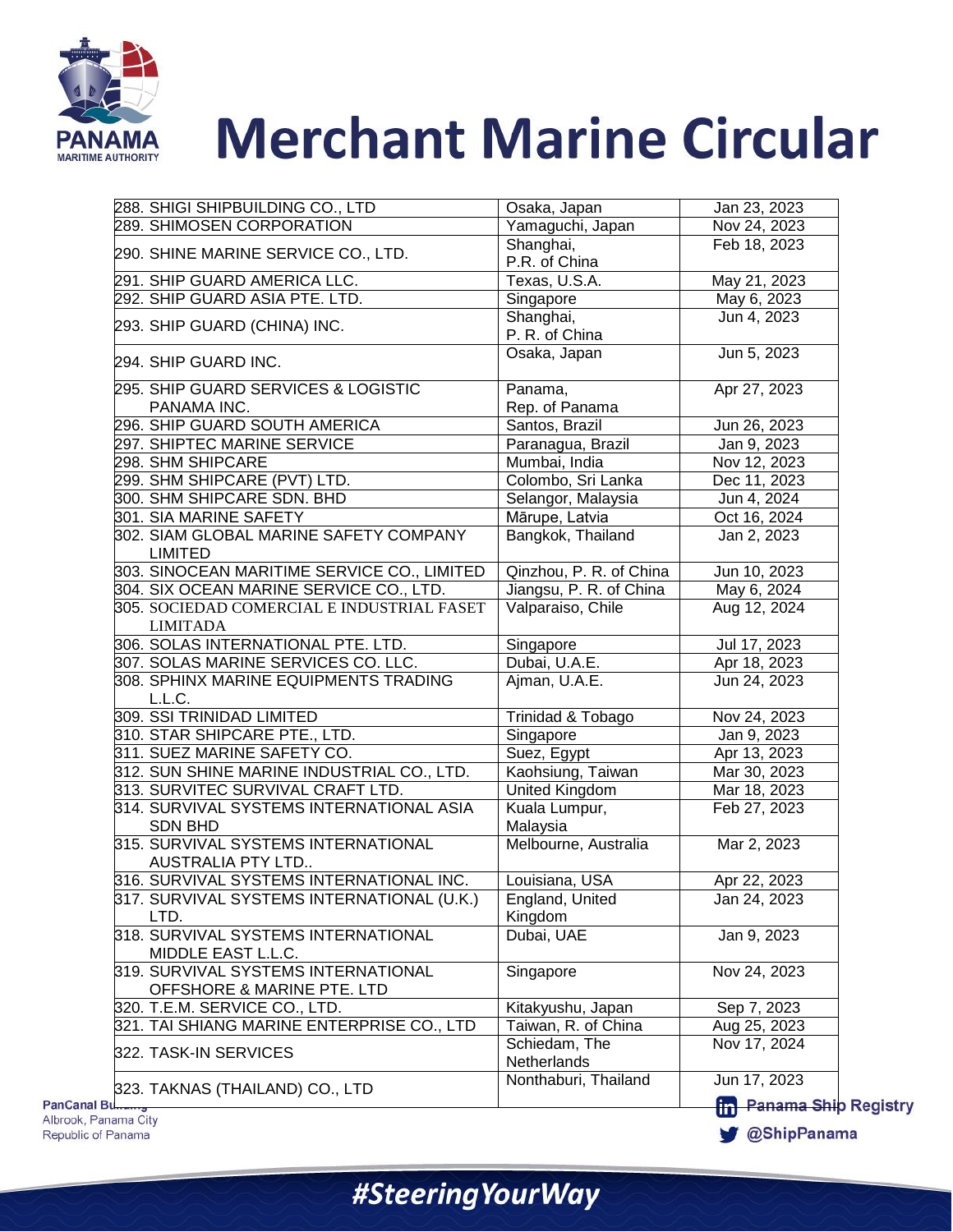

| 324. TAMURA ENGINEERING KAISHA, CO., LTD.                                   | Bangkok, Thailand              | Jun 24, 2023           |
|-----------------------------------------------------------------------------|--------------------------------|------------------------|
| 325. TEC DENIZCILIK YANGIN VE GÜVENLIK<br>SISTEMLERI SANAYI TICARET LIMITED | Istanbul, Turkey               | Jun 17, 2023           |
| <b>SIRKETI</b>                                                              |                                |                        |
| 326. TECNIMPIANTI ANTWERP                                                   | Beveren, Belgium               | May 14, 2024           |
| 327. TECNIMPIANTI S.P. A.                                                   | Termini Imerese (PA),<br>Italy | Feb 20, 2024           |
| 328. TECHNO LIFEBOAT PTE. LTD.                                              | Singapore                      | Aug 25, 2023           |
| 329. TECHNO FIBRE (AUSTRALIA) PTY LTD                                       | Bibra Lake, Australia          | Jul 30, 2023           |
| 330. TECHNO FIBRE MIDDLE EAST MARINE<br>SERVICES (FZE)                      | Sharjah, U.A.E.                | Jan 26, 2023           |
| 331. TECHNO FIBRE (S) PTE. LTD.                                             | Singapore                      | May 6, 2023            |
| 332. TECHNO MARINE EQUIPMENT SERVICES<br>LLC.                               | Sharjah, U.A.E.                | May 6, 2023            |
| 333. TECHNOS MIHARA CORPORATION                                             | Hiroshima, Japan               | Sep 29, 2023           |
| 334. TESTTORQUE DO BRASIL LTDA                                              | Rio de Janeiro, Brazil         | Dec 16, 2023           |
| 335. THE MOTORSHIP CO. SDN BHD                                              | Jalan Patau-Patau,<br>Malaysia | Sep 17, 2023           |
| 336. TIANJIN DEDA SHIP TECHNOLOGY SERVICE CO.,<br>LTD.                      | Tianjin, P.R. of China         | Apr 28, 2024           |
| 337. TIANJIN DEEPBLUE OFFSHORE & SHIP<br>SERVICE CO. LTD.                   | Tianjin, P.R. of China         | Jan 21, 2023           |
| 338. TIANJIN HAIRUN MARINE TECHNICAL CO.,<br>LTD.                           | Tianjin, P. R. of China        | May 6, 2023            |
| 339. TISA LIFEBOATS & LA SERVICES S.A.                                      | Colon City, Rep. of<br>Panama  | Feb 27, 2023           |
| 340. TORMAG S.A. DE C.V.                                                    | Iztapalapa, Mexico             | Feb 24, 2024           |
| 341. TRINITY MARITIME SERVICES, S.A.                                        | Panama,<br>Rep. of Panama      | Jan 24, 2023           |
| 342. TRU-TECH MARINE (SHANGHAI) CO, LTD                                     | Shanghai,<br>P.R. of China     | Mar 3, 2023            |
| 343. TSUNEISHI FACILITIES & CRAFT CO., LTD.                                 | Hiroshima, Japan               | Jun 24, 2024           |
| 344. UMA MARINE SERVICES                                                    | Gujarat, India                 | Sep 14, 2023           |
| 345. UMS MARBALCO CO. LTD.                                                  | Sopot, Poland                  | Feb 2, 2024            |
| 346. UNIROSE SHIPCARE INTERNATIONAL                                         | Chittagong,<br>Bangladesh      | Aug 14, 2023           |
| 347. UNITED MARINE UNITS Co.                                                | Alexandria, Egypt              | Aug 21, 2023           |
| 348. VANE BROTHERS MARINE SAFETY &<br>SERVICES INC.                         | Baltimore, U.S.A.              | Aug 29, 2023           |
| 349. VANGUARD MARINE TECHNOLOGY CO.,<br>LTD.                                | Nantong, P. R. of China        | May 10, 2024           |
| 350. VIKING LIFE-SAVING EQUIPMENT A/S                                       | Esbjerg, Denmark               | May 4, 2024            |
| 351. VIKING LIFE-SAVING EQUIPMENT A/S -<br><b>DUBAI BRANCH</b>              | Dubai, UA.E.                   | Dec 15, 2023           |
| 352. VIKING LIFE-SAVING EQUIPMENT ESTONIA<br>AS                             | Harju Maakond,<br>Estonia      | Dec 15, 2023           |
| 353. VIKING LIFE - SAVING EQUIPMENT Gmbh &<br>Co. KG                        | Hamburg, Germany               | Apr 28, 2025           |
| <b>PanCanal Bu</b><br>Albrook Danama City                                   |                                | <b>fin</b> Panama Ship |

#SteeringYourWay

**Registry**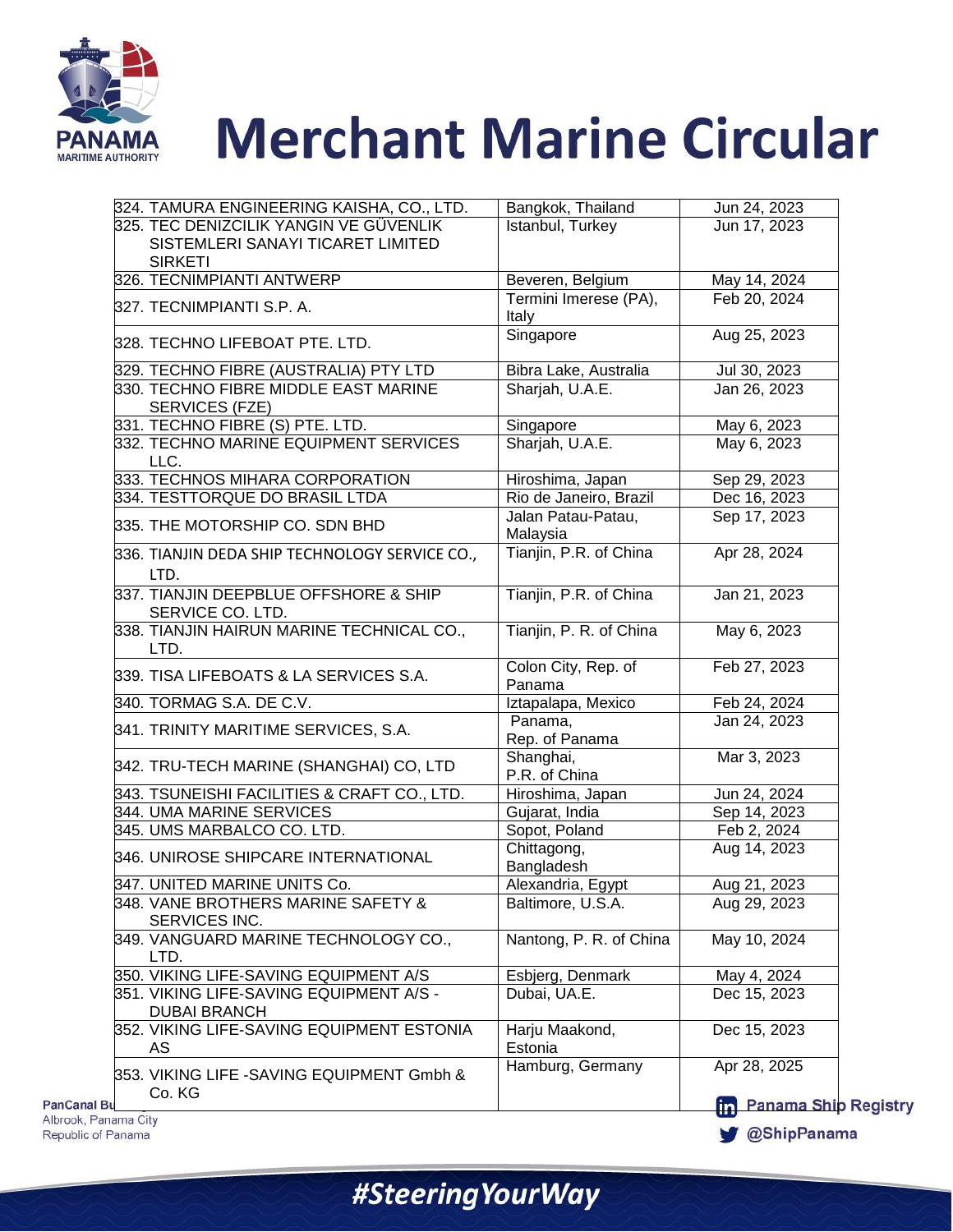

| 354. VIKING LIFE-SAVING EQUIPMENT ISTANBUL    | Istanbul, Turkey         | Dec 16, 2023 |
|-----------------------------------------------|--------------------------|--------------|
| DENIZCILIK TICARET ANONIM SIRKETI             |                          |              |
| 355. VIKING NORSAFE LIFE-SAVING EQUIPMENT     | Jiangsu, P. R. of China  | Jan 26, 2024 |
| JIANGYIN LTD.                                 |                          |              |
| 356. VIKING IIFE-SAVING EQUIPMENT K.K.        | Yokohama, Japan          | Mar 2, 2024  |
| 357. VIKING LIFE SAVING EQUIPMENT KOREA       | Busan, Korea             | Dec 16, 2023 |
| 358. VIKING LIFE-SAVING EQUIPMENT LIMITED     | Norfolk, U.K.            | Jun 4, 2024  |
| 359. VIKING LIFE-SAVING EQUIPMENT PTE LTD     | Singapore                | Dec 15, 2023 |
| 360. VIKING LIFE-SAVING EQUIPMENT (SA) (PTY), | Cape Town, South         | Dec 10, 2024 |
| LTD.                                          | Africa                   |              |
| 361. VIKING LIFE-SAVING EQUIPMENT TRADING     | Shanghai, P. R. of       | Dec 15, 2023 |
| (SHANGHAI) CO., LTD.                          | China                    |              |
| 362. WALRUS GLOBAL MARINE SAFETY              | Sharjah, U.A.E.          | Apr 17, 2023 |
| <b>SERVICES</b>                               |                          |              |
| 363. WAVE MARINE-LIFEBOATS AND DAVITS         | Sines, Portugal          | Oct 23, 2023 |
| SERVICES, LDA                                 |                          |              |
| 364. WEIHAI OUTLOOK MARINE SAFETY             | Weihai, P. R. of China   | Jun 24, 2023 |
| <b>EQUIPMENT SERVICING STATION</b>            |                          |              |
| 365. WEST INSPECTION AS                       | Sykkylven, Norway        | Apr 6, 2024  |
| 366. WHITEFIELD MARITIME (UAE) LTD FZC.       | Fujairah, U.A.E.         | Jan 31, 2023 |
| 367. WOELL MARINE GmbH                        | Hamburg, Germany         | Sep 14, 2023 |
| 368. YANGZIJIANG SHIPPING CO., LTD            | Lianyungang,             | Aug 16, 2024 |
|                                               | P. R. of China           |              |
| 369. YANTAI HUAYUAN MARINE EQUIPMENT CO.,     | Shandong,                | Jun 5, 2024  |
| LTD.                                          | P. R. of China           |              |
| 370. YANTAI YIBANG SHIP TECHNICAL SERVICE     | Shandong,                | Jun 15, 2024 |
| CO., LTD.                                     | P. R. of China           |              |
| 371. YANTAI SHUNJIE MARINE SAFETY &           | Shandong,                | Nov 24, 2023 |
| TECHNICAL ADVISORY DEVELOPMENT                | P. R. of China           |              |
| <b>COMPANY</b>                                |                          |              |
| 372. YANTAI YUANFENG SHIPPING SERVICE CO.,    | Shandong,                | Jul 4, 2023  |
| <b>LTD</b>                                    | P. R. of China           |              |
| 373. YOKOHAMA TSUSHO CO LTD.                  | Yokohama, Japan          | Jul 28, 2023 |
| 374. ZHOUSHAN DONGJIN MARINE SERVICE CO.,     | Zhejiang, P. R. of China | Jun 16, 2023 |
| LTD.                                          |                          |              |
| 375. ZHOUSHAN GUANTONG SHIP TECHNOLOGY        | Zhejiang, P. R. of China | Mar 19, 2024 |
| SERVICE CO., LTD                              |                          |              |
| 376. ZHOUSHAN HENGHUA MARITIME SAFETY         | Zhejiang, P. R. of China | Jun 5, 2023  |
| TECHNOLOGY SERVICE CO., LTD.                  |                          |              |
| 377. ZHOUSHAN QIUZHEN NONDESTRUCTIVE          | Zhoushan,                | Jul 21, 2024 |
| TESTING CO., LTD.                             | P. R. of China           |              |
| 378. ZHOUSHAN WISDOM MARINE CO., LTD.         | Zhejiang, P. R. of China | May 6, 2023  |
| 379. ZHOUSHAN XI'ER MARINE ENGINEERING        | Zhoushan,                | Jul 28, 2023 |
| CO., LTD.                                     | P. R. of China           |              |
| 380. ZHOUSHAN ZHOULU MARINE SAFETY            | Zhejiang, P. R. of China | Jun 16, 2023 |
| <b>EQUIPMENT SERVICE FACTORY</b>              |                          |              |

**Note**: In case of any update after the issuance of the certification, such information shall be submitted to the following email address [sproviders@segumar.com,](mailto:sproviders@segumar.com) in order to maintain company record updated to avoid ships' delays.

**PanCanal Building** Albrook, Panama City Republic of Panama

**fin** Panama Ship Registry

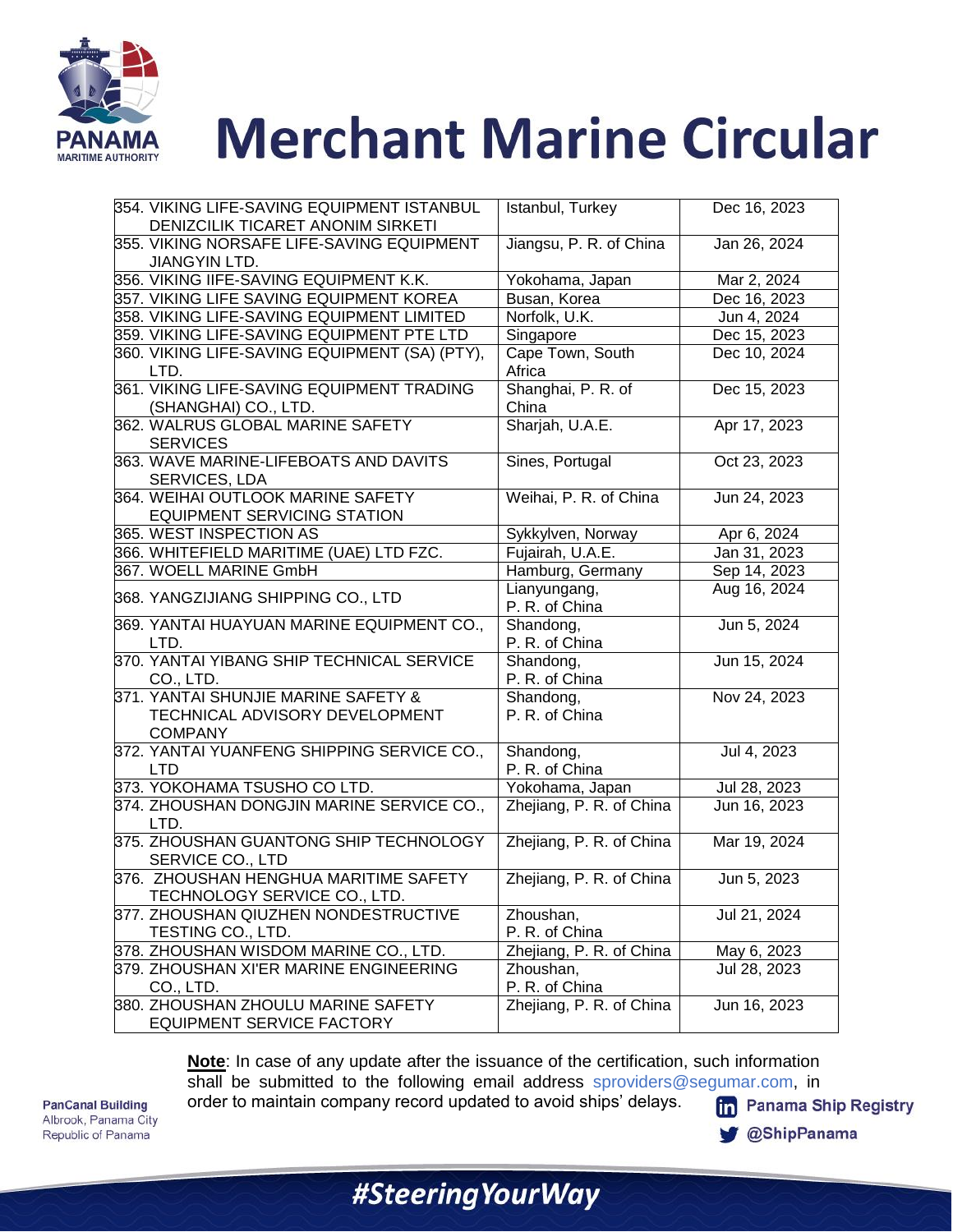

**6.2.** Recognized Organizations, ships' owners and operators, are requested to verify in advance performing works onboard Panama registered ships that service providers, are dully authorized by this Administration, and its personnel is holding the correspondent certification for each make and type of equipment to be worked on.

#### **7. Exceptional circumstances**

**7.1.** Last but not least, with the purpose to clarify, in cases where a manufacturer is no longer in business or no longer provides technical support, this Administration may authorize service providers only in exceptional circumstances after a comprehensive evaluation, and on a case by case basis, to those listed in paragraph 6.1 of this Merchant Marine Circular or those under evaluation process to get approval by this Administration. This case by case authorization for service providers may be granted considering the status of its evaluation and additional parameters such as prior authorization for the equipment, long-term experience, and demonstrated expertise as an authorized service provider. Please contact us at [sproviders@segumar.com,](mailto:sproviders@segumar.com) in case that authorization is required.

*May, 2022 – Section 6 "List of Service Providers" Table 6.1 updated to include new authorized services providers* 

*April, 2022 – References were updated. Section 6 "List of Service Providers" Table 6.1 updated to include new authorized services providers* 

*March, 2022 – Section 6 "List of Service Providers" Table 6.1 updated to include new authorized services providers* 

*February, 2022 – Section 6 "List of Service Providers" Table 6.1 updated to include new authorized services providers* 

*January, 2022 – Section 6 "List of Service Providers" Table 6.1 updated to include new authorized services providers* 

*December, 2021 – Section 6 "List of Service Providers" Table 6.1 updated to include new authorized services providers* 

*November, 2021 – Section 6 "List of Service Providers" Table 6.1 updated to include new authorized services providers* 

*October, 2021 – Section 6 "List of Service Providers" Table 6.1 updated to include new authorized services providers* 

*September, 2021 – Section 6 "List of Service Providers" Table 6.1 updated to include new authorized services providers* 

*August, 2021 – Section 6 "List of Service Providers" Table 6.1 updated to include new authorized services providers, references were updated.*

*July, 2021 – Section 6 "List of Service Providers" Table 6.1 updated to include new authorized services providers*

*June, 2021 – Section 6 "List of Service Providers" Table 6.1 updated to include new authorized services providers*

#SteeringYourWay

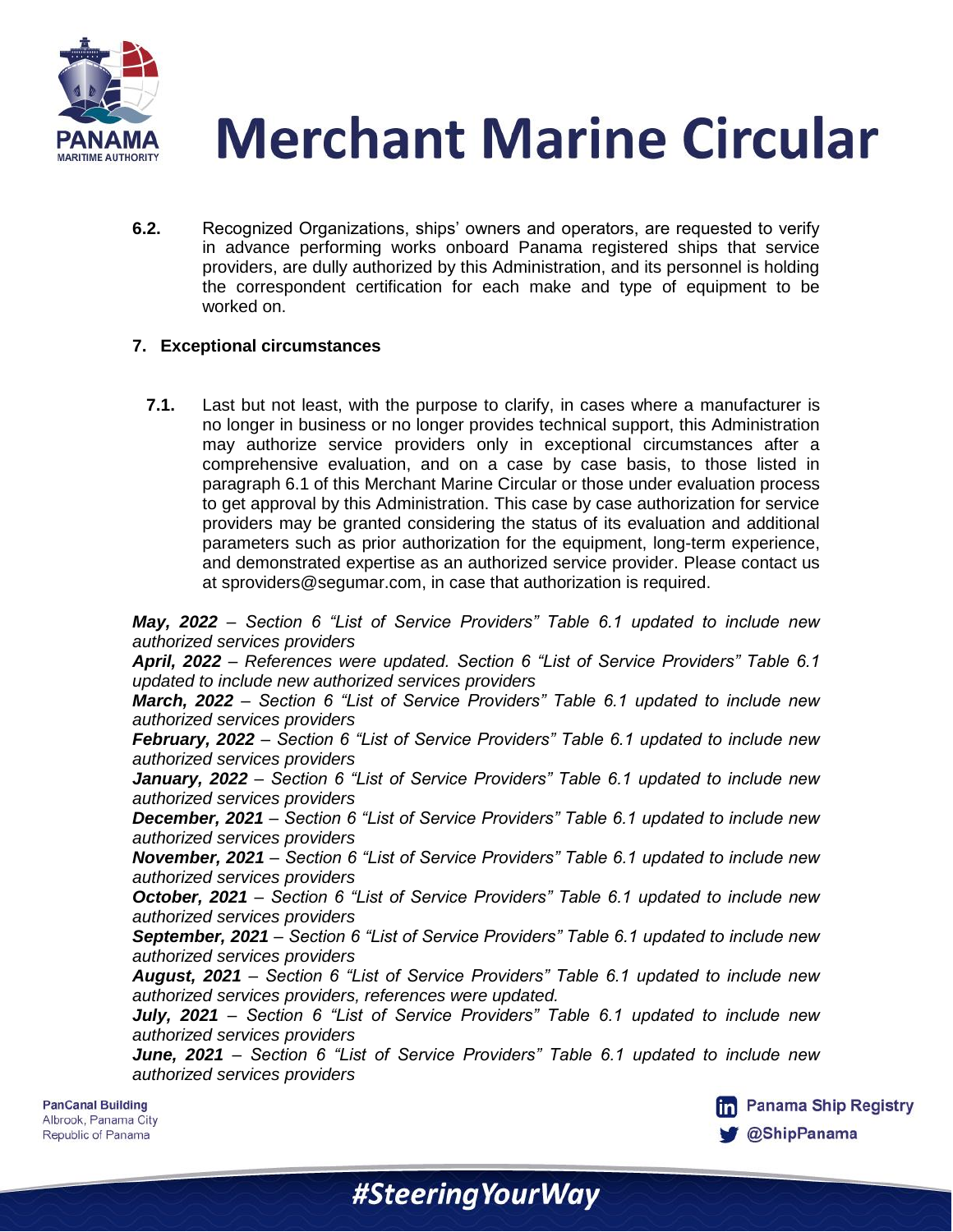

*May, 2021 – Section 6 "List of Service Providers" Table 6.1 updated to include new authorized services providers*

*April, 2021 – Section 6 "List of Service Providers" Table 6.1 updated to include new authorized services providers*

*March, 2021 – Section 6 "List of Service Providers" Table 6.1 updated to include new authorized services providers*

*February, 2021 – Section 6 "List of Service Providers" Table 6.1 updated to include new authorized services providers.* 

*January, 2021 – Section 6 "List of Service Providers" Table 6.1 updated to include new authorized services providers.* 

*December, 2020 – Section 6 "List of Service Providers" Table 6.1 updated to include new authorized service providers.*

*November, 2020 – Section 6 "List of Service Providers" Table 6.1 updated to include new authorized service providers.*

*October, 2020 –* paragraph 4.3 *International wire transfer fee changed to US\$50.00; Section 6 "List of Service Providers" Table 6.1 updated to include new authorized service providers*

*September, 2020 – Section 6 "List of Service Providers" Table 6.1 updated to include new authorized service providers.*

*July, 2020 – Section 6 "List of Service Providers" Table 6.1 updated to include new authorized service providers.*

*June, 2020 – Section 6 "List of Service Providers" Table 6.1 updated to include new authorized service providers.*

*April, 2020 - Section 6 "List of Service Providers" Table 6.1 updated to include new authorized services providers approved, asterisks indication below this table deleted.*

*March, 2020 – Section 6 "List of Service Providers" Table 6.1 updated to include new authorized services providers.* 

*February, 2020 – Section 4 revised completely; section 5 amended section 6 deleted and following sections renumbered. List of Authorized Service providers updated, and exceptional circumstances clarified.*

*December, 2019 – Table in 7.1 amended.*

*November, 2019 – Whole text revised and amended.*

*August 2019 – Please read the Highlighted Important Notice at the top of this Circular. New Companies Added: "ONURSAN DECK HOUSE LLC." (known as "AMERICAN MARINE SAFETY"); "SHIPSON OU"; "SURVIVAL SYSTEMS INTERNATIONAL, INC."; "MANSEI INC"; "SIAM GLOBAL MARINE SAFETY COMPANY LIMITED"; "TECHNO FIBRE MIDDLE EAST MARINE SERVICES (FZE)" and "CMS CHELMIS MARINE SERVICES".*

*May 2019 – New companies Added: "LIFE SAFETY COMERCIO MANUTENCAO E ALUGUEL DE EQUIPAMENTOS LTDA" "POSEIDON MARINE SUPPLIERS" "AL SAFWAN MARINE EQUIPMENT MAINTENANCE LLC." "ELECTRIC ENGINEERING LTD."*

*April 2019 – New Companies Added: "NCGB ENGINEERING CO.PVT.LTD" "PALFINGER MARINE SHANGHAI CO., LTD." "NISHI-NIPPON FUJIKURA CO., LTD."*

*March 2019 – New Companies Added: "DELMAR MARINE SERVICES PTE.LTD." "FASSMER SERVICE GMBH & CO KG" "NAVALIMPIANTI-TECNIMPIANTI GROUP"*

Albrook, Panama City Republic of Panama

**@ShipPanama** 

#Steering Your Way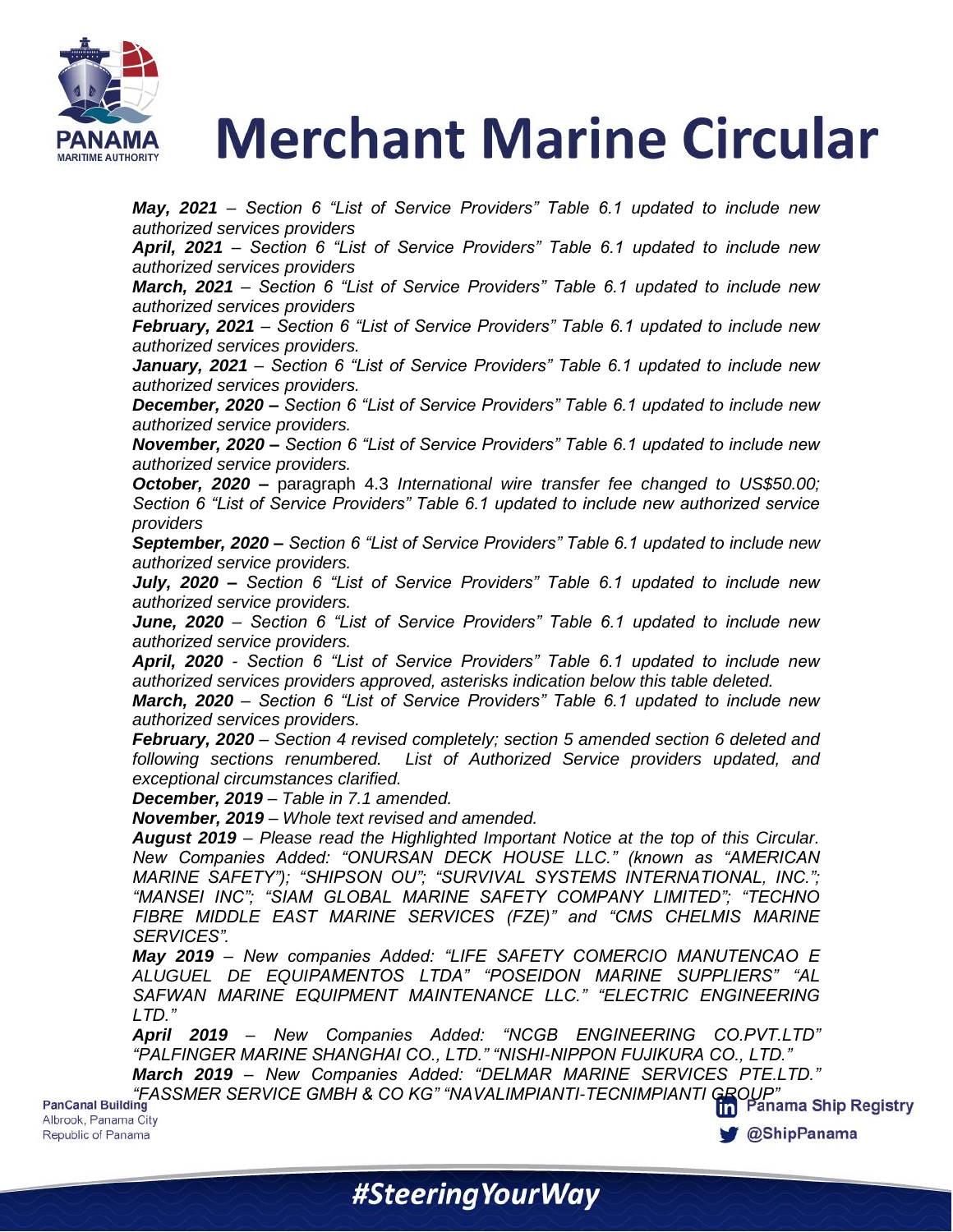

*February 2019 - New Companies Added:" PALFINGER MARINE EUROPE B.V." "PALFINGER MARINE DO BRASIL LTDA." "SPHINX MARINE EQUIPMENTS TRADING L.L.C." "SHIPTECH MARINE SERVICES ".*

*Companies That have Removed: "FASSMER SERVICE GMBH & CO KG" "MARTEC LTD" "NCGB ENGINEERING CO.PVT.LTD" "UMOE SCHAT – HARDING (F.E.) PTE LTD, (SINGAPORE)"*

*January 2019 – New Companies Added: Renewal of "SURVIVAL SYSTEMS INTERNATIONAL (U.K.) LTD." "SURVIVAL SYSTEMS INTERNATIONAL MIDDLE EAST L.L.C." "SURVIVAL SYSTEMS INTERNATIONAL ASIA SDN BHD""SURVIVAL SYSTEMS INTERNATIONAL AUSTRALIA PTY LTD." ""MAPAMAR COMERCIO E SERVICOS LTDA."* 

*"WHITEFIELD MARITIME (UAE) LTD FZC." "BREAKWATER INTERNATIONAL, LLC." "LOUIS MARINE EQUIPMENT SALE"*

*December 2018 – New Companies Added: Renewal of "VIKING LIFE – SAVING EQUIPMENT A/S" Companies That has Been Removed: "L.A. MARITIME SERVICE INC" "NAVALIMPIANTI-TECNIMPIANTI GROUP" "UMOE SCHAT – HARDING GMBH (GERMANY)"*

*November 2018 – paragraph 1.3 amended; third column added reflecting approval expiry date…*

*October 2018 – New Companies Added: "ABC MARINE ENTERPRISES, LLC.," "BRIN – MAR ENGINEERING S.R.L.,"*

*"NORSAFE HELLAS S.A."*

*Companies That has Been Removed:" GLOBAL MARINE SAFETY LATIN AMERICA S.A." September 2018 – New Companies Added:" TIANJIN DEEPBLUE OFFSHORE & SHIP SERVICE CO. LTD. "*

*August 2018 – New Companies Added: "ASTRO FIRE & SAFETY PTE LTD." "NAVIGATION `S S.R.L." "SEASAFE MARINE LIMITED "SAFETBAG DENIZ HIZMETLERI VE TICARET LIMITED ŞIRKETI" "G.S. MARINE SERVICES LTD." "WORLDWIDE SAFETY, S.A."*

*Companies That has Been Removed: "ACEBI SAS" "GLOBAL MARINE SAFETY LATIN AMERICA S.A."; "SURVIVAL SYSTEMS INTERNATIONAL (UK) LTD."; "UMOE SCHAT-HARDING LIMITED (England) "; "VIKING LIFE-SAVING EQUIPMENT A/S "; "UMOE SCHAT-HARDING LSA SERVICES (SHANGHAI) CO. LTD. ".*

*July 2018 – New Companies Added: "PALFINGER MARINE UK LIMITED ".*

*Companies That has Been Removed: "Harding Safety UK Limited".*

*June 2018 – New Companies Added: "DUNCAN Y COSSIO, S.A. "; "DREW MARINE BRASIL FORNECEDORA DE PRODUTOS E SERVIÇOS LTDA".*

*Companies That has Been Removed: "Cobalt Blue Belgium BVBA" "Cobalt Blue Romania SRL"; "Cobalt Blue Singapore PTE LTD" "Cobalt Blue Trading (Shanghai) Co LTD"; "Cobalt Blue USA INC" "G.S. Marine Services LTD".*

*May 2018 – New Companies Added: "DEL – MAR SAFETY B.V. "* 

*Companies That has Been Removed: "BEACON OFFSHORE LTD." "UMOE SCHAT – HARDING B.V.".*

*April 2018 – Addition of address "Thailand" to the company VIKING LIFE-SAVING EQUIPMENT A/S*

#SteeringYourWay

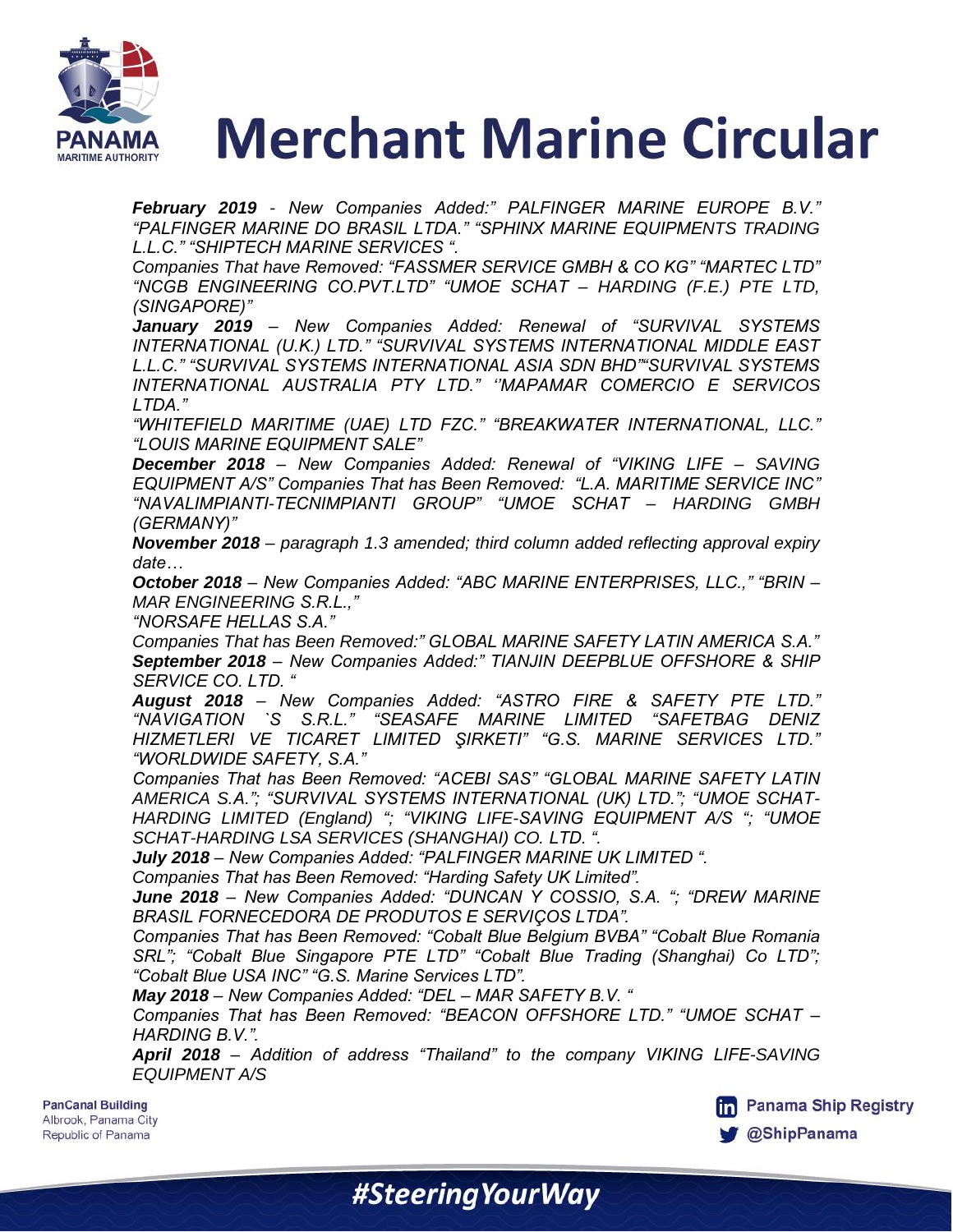

*February 2018 – New Companies Added: "ALATAS NORWAY AS." "GMS KOREA CO., LTD."*

*"GLOBAL MARINE SAFETY LATIN AMERICA S.A."*

*January 2018 – New Companies Added: "ALEX MARITIME SERVICE COMPANY – AMSCO", "DELMAR SAFETY INC.", "HSS MARINE SAFETY SERVICES LTD.", "MIZUNO MARINE CO., LTD.".*

*December 2017 – New Companies Added: "NORSAFE KOREA CO., LTD., "PALFINGER MARINE, CANADA, INC." "HANAMARINE SERVICE CO., LTD."*

*October 2017 - New Companies added: "DAELIM MARINE CO, LTD."; "DEL – MAR DENIZDE GUVENLIK SISTEMLERI TASIMACILIK SANAYI VE TICARET LIMITED SIRKETI "; "DOLPHIN MARINE INDUSTRIAL CORP."; "FINE OCEAN MARINE INDUSTRIAL CORP."; "MARINE SURVITEC CO., LTD."" SHINE MARINE SERVICE CO., LTD.". "*

*July 2017 – New Companies added: AL NAJM AL THAQIB CO., A.R.S. CO., CRALOG A/S, EXTINTORES VALENCIA, S.L., "EXTINVAL", LIFEBOAT SERVICE DE MEXICO, S.A. DE CV "NORSAFE AS MEXICO"; PALFINGER MARINE EUROPE BV (DUBAI BRANCH), PALFINGER MARINE PANAMA, INC., PALFINGER MARINE SAFETY AS.*

*April 2017 – New Companies added: "NORSAFE SINGAPORE PTE. LTD."; "GLOBAL MARINE SAFETY LATIN AMERICA S.A."; "SHANGHAI STAR LIFE-SAVING EQUIPMENT CO., LTD."; "SURVITEC SURVIVAL CRAFT LTD,"*

*December 2016 – New Companies added "GLOBAL MARINE SAFETY (SINGAPORE) PTE. LTD.,"; "IDP SA"; "RMS MARINE SERVICE COMPANY LTD."*

*September 2016 – New Company added "IBERIA LIFEBOAT SERVICE, S.L. ", amendment to 2.1 g) and 3.3 on the way of payment, and date of reference (d.*

*August 2016 – New Companies added "HAIDONG LIFE-SAVING CO., LTD."; "SUEZ MARINE SAFETY CO.,"*

*June 2016 – New Companies added "International Maritime Group"; "Lianyungang Gangwan Maritime Safety Equipment CO., LTD."; "Sahntou Anhang Ship"s Equipment Services CO., LTD." and "Trinity Maritime Services, S.A."*

*April 2016 – New Companies added "BG SAFE S.R.L."; "L46 TRADERS (BOSSS LIFEBOAT & LIFESAVING SERVICES)"; "REINA MARINE LTD."*

*March 2016 - New Company added "Shiptech Marine Service"*

*January 2016 – New Companies added "Daelim Marine Co., Ltd."; "Global Maritime As"; "Hyundai Lifeboats Shanghai Co., Ltd." amendment to paragraph 3.3.*

*September 2015 – new Company added "Shanghai Mingyu Marine Service Co., Ltd."*

*July 2015 – new Company added "Eversailing Marine Safety Technology Co., Ltd."*

*May 2015 – point d) in reference added; point f) in 2.1 has been added; new companies*  added Global Marine Safety (Guangzhou), First Integrated Solutions Limited, Nantong *Haiou Lifesaving & Protection Equipment Co. Ltd; Free Ocean Ship Engineering & Service*  Co., Ltd.; Hytek A/S; Fassmer Service America Llc.; Lsa-Service Gmbh; name change of *company Schat Harding Panama Inc. to Harding Safety Panama Inc.; new paragraph 3.3 added.*

*February 2015 – new companies added Survisea S.R.L., Hatecke Service GmbH and Beacon Offshore Ltd.*

#SteeringYourWay